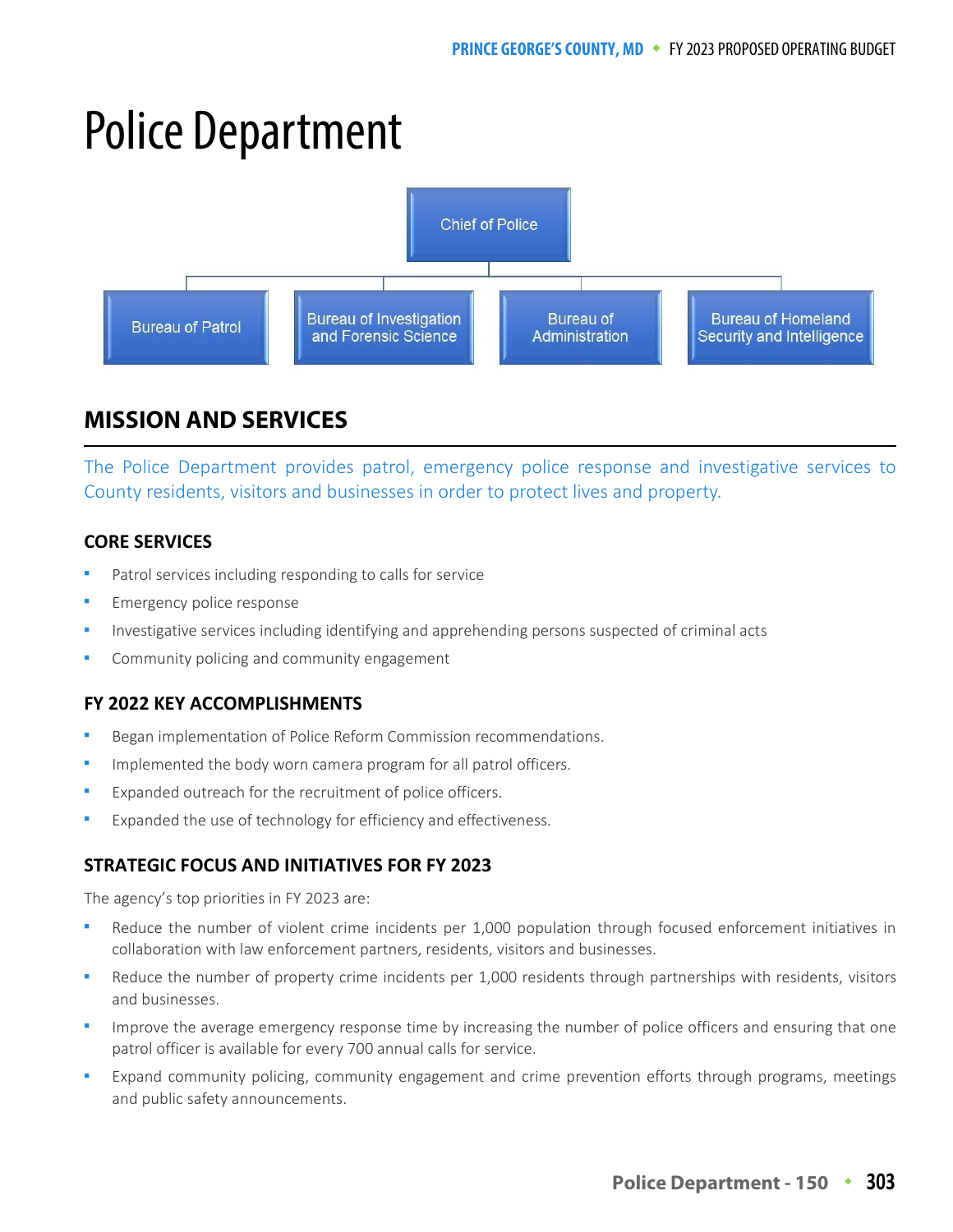# **FY 2023 BUDGET SUMMARY**

The FY 2023 proposed budget for the Police Department is \$366,789,900, an increase of \$24,001,000 or 7.0% over the FY 2022 approved budget.

# **Expenditures by Fund Type**

|                              | FY 2021 Actual |         | FY 2022 Budget |         | FY 2022 Estimate |         | FY 2023 Proposed |         |
|------------------------------|----------------|---------|----------------|---------|------------------|---------|------------------|---------|
| <b>Fund Types</b>            | Amount         | % Total | <b>Amount</b>  | % Total | <b>Amount</b>    | % Total | Amount           | % Total |
| <b>General Fund</b>          | \$339,097,429  | 98.6%   | \$336,323,200  | 98.1%   | \$341,752,700    | 98.1%   | \$360,221,400    | 98.2%   |
| <b>Grant Funds</b>           | 4,577,542      | 1.3%    | 5,515,300      | 1.6%    | 5,758,300        | 1.7%    | 5,618,100        | 1.5%    |
| <b>Special Revenue Funds</b> | 404,667        | 0.1%    | 950,400        | 0.3%    | 950,400          | 0.3%    | 950,400          | 0.3%    |
| <b>Total</b>                 | \$344,079,639  | 100.0%  | \$342,788,900  | 100.0%  | \$348,461,400    | 100.0%  | \$366,789,900    | 100.0%  |

### **GENERAL FUND**

The FY 2023 proposed General Fund budget for the Police Department is \$360,221,400, an increase of \$23,898,200 or 7.1% over the FY 2022 approved budget.

### **Reconciliation from Prior Year**

|                                                                                                                                                                                                                                                                                                                               | <b>Expenditures</b> |
|-------------------------------------------------------------------------------------------------------------------------------------------------------------------------------------------------------------------------------------------------------------------------------------------------------------------------------|---------------------|
| <b>FY 2022 Approved Budget</b>                                                                                                                                                                                                                                                                                                | \$336,323,200       |
| <b>Increase Cost: Fringe Benefits</b> — Increase in fringe benefits to align with compensation adjustments; the fringe benefit<br>rate increases from 58.3% to 64.0% to align with anticipated costs                                                                                                                          | \$13,841,700        |
| Increase Cost: Compensation - Mandated Salary Requirements - Annualization of FY 2022 pay adjustments; the<br>reallocation of seven Major to Deputy Chief positions; the transfer of four positions to other departments; and funding for two<br>recruitment classes of 50 (October 2022 and April 2023) for 100 new officers | 3,672,500           |
| <b>Increase Cost: Operating</b> - Increase in contracts mainly due to legal fees                                                                                                                                                                                                                                              | 2,975,600           |
| Add: Operating — Increase to purchase license plate readers and other equipment to support crime reduction efforts                                                                                                                                                                                                            | 1,807,200           |
| Add: Compensation - Increase in compensation for signing bonuses for new recruits                                                                                                                                                                                                                                             | 640,000             |
| Increase Cost: Operating - Technology Cost Allocation - Increase in OIT charges based on anticipated countywide costs<br>for technology                                                                                                                                                                                       | 586,000             |
| <b>Increase: Operating</b> — Increase in the scheduled vehicle maintenance costs to support operations                                                                                                                                                                                                                        | 504,500             |
| Add: Compensation - New Positions - An increase of five new positions - one Deputy Director assigned to Forensics, two<br>new Chemists to assist in DNA analysis and two new Crime Scene Investigators to assist in crime investigations                                                                                      | 390,600             |
| <b>Decrease Cost: Operating</b> - Net decrease in other operating expenses                                                                                                                                                                                                                                                    | (254,900)           |
| <b>Decrease Cost: Operating</b> - Decrease in advertising expenses to align with historical spending                                                                                                                                                                                                                          | (265,000)           |
| <b>FY 2023 Proposed Budget</b>                                                                                                                                                                                                                                                                                                | \$360,221,400       |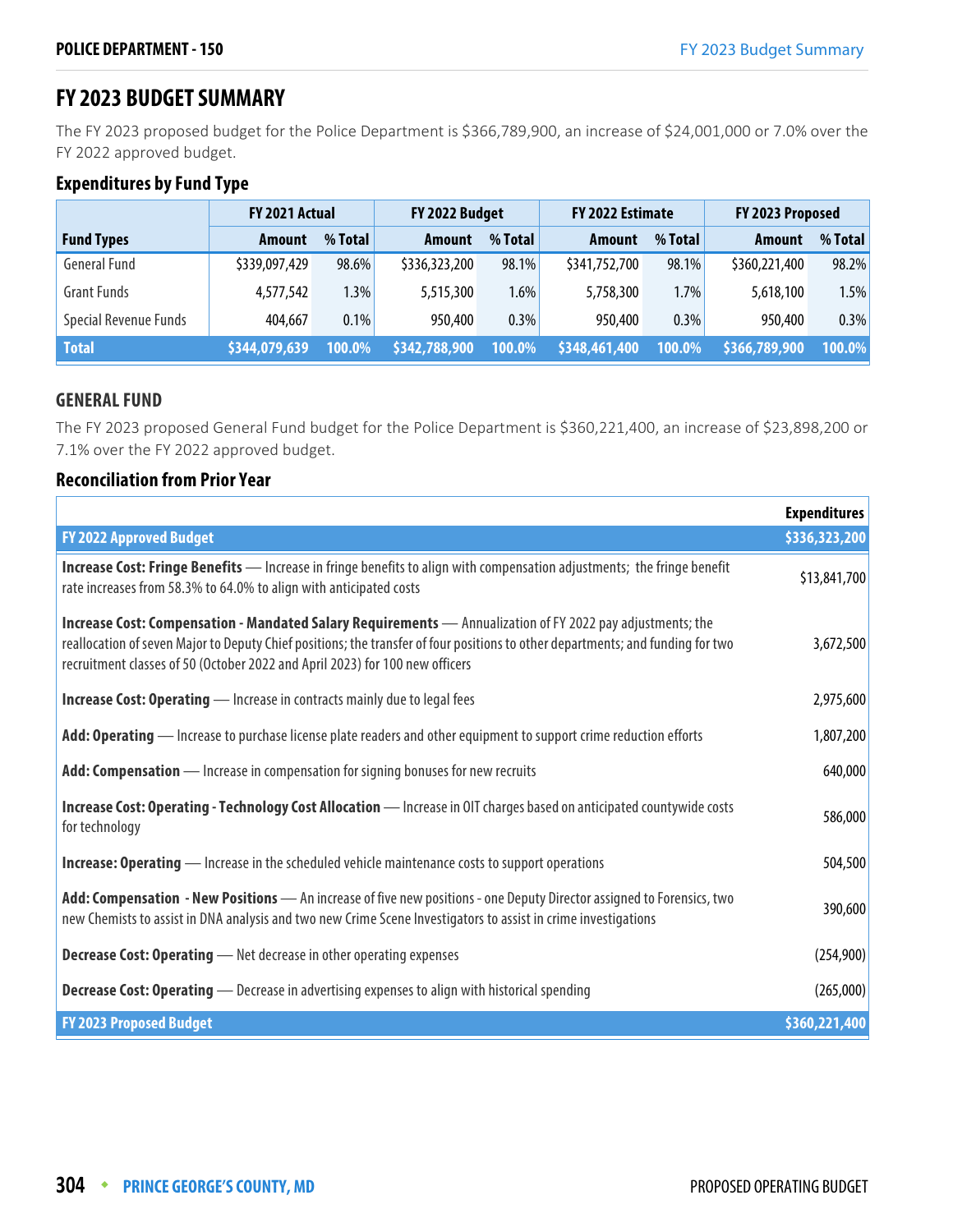### **GRANT FUNDS**

The FY 2023 proposed grant budget for the Police Department is \$5,618,100, an increase of \$73,100 or 1.3% over the FY 2022 approved budget. Major sources of funds in FY 2023 include:

- Urban Areas Security Initiative (UASI) Tactical Equipment grant
- Vehicle Theft Prevention
- Violent Crime Control and Prevention

### **Reconciliation from Prior Year**

|                                                                                              | <b>Expenditures</b> |
|----------------------------------------------------------------------------------------------|---------------------|
| <b>FY 2022 Approved Budget</b>                                                               | \$5,545,000         |
| Add: New Grant - Project Safe Neighborhood                                                   | \$322,900           |
| <b>Add: New Grant</b> - Community Policing - Crime Prevention                                | 85,000              |
| <b>Enhance: Existing Grant</b> - Localized Intelligence Project                              | 73,400              |
| <b>Enhance: Existing Grant</b> — Violence Intervention and Prevention                        | 47,500              |
| <b>Enhance: Existing Grant</b> - Internet Crimes against Children                            | 42,400              |
| <b>Enhance: Existing Grant</b> - Vehicle Theft Prevention                                    | 20,000              |
| <b>Enhance: Existing Grant</b> - Sex Offender Compliance and Enforcement Initiative (SOCEM)  | 8,600               |
| Reduce: Existing Program - DNA Backlog                                                       | (8, 100)            |
| <b>Reduce: Existing Program</b> - Recruitment and Retention                                  | (13,000)            |
| <b>Remove: Prior Year Appropriation</b> — Cash Match associated with the Port Security grant | (29,700)            |
| <b>Reduce: Existing Program - Traffic Safety</b>                                             | (39, 100)           |
| <b>Reduce: Existing Program </b> - Unmanned Ariel Systems                                    | (60,000)            |
| <b>Remove: Prior Year Appropriation</b> - Port Security Grant                                | (89,000)            |
| <b>Reduce: Existing Program - Tactical Equipment</b>                                         | (128,900)           |
| <b>Reduce: Existing Program</b> - Coverdell Science Improvement                              | (158,900)           |
| <b>FY 2023 Proposed Budget</b>                                                               | \$5,618,100         |

### **SPECIAL REVENUE FUNDS**

### **Drug Enforcement Special Revenue Fund**

The FY 2023 proposed Drug Enforcement Special Revenue Fund budget is \$950,400 and remains unchanged from the FY 2022 approved budget.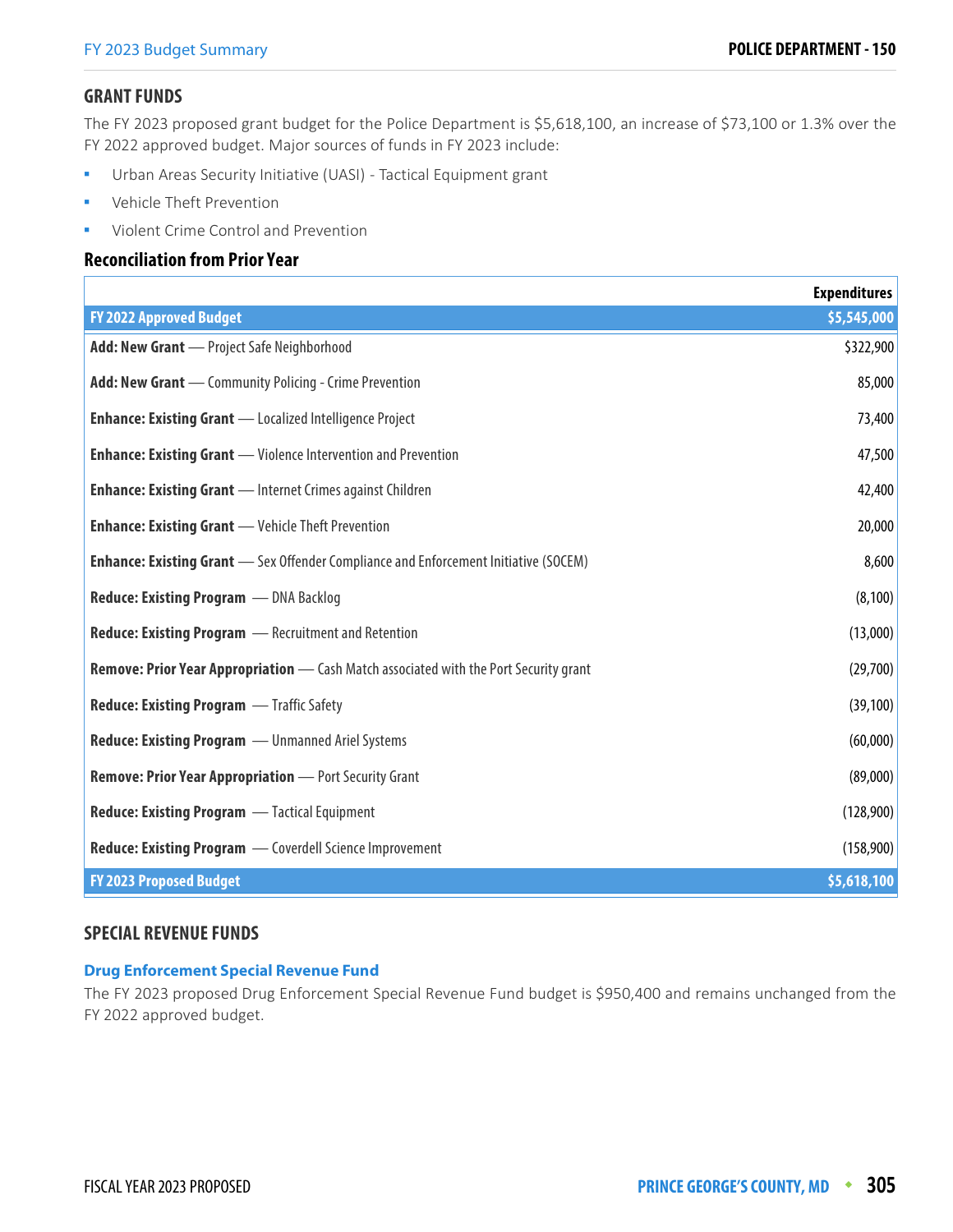# **STAFF AND BUDGET RESOURCES**

| Authorized<br><b>Positions</b>       | FY 2021<br><b>Budget</b> | FY 2022<br><b>Budget</b> | FY 2023<br>Proposed | Change<br><b>FY22-FY23</b> |
|--------------------------------------|--------------------------|--------------------------|---------------------|----------------------------|
| <b>General Fund</b>                  |                          |                          |                     |                            |
| Full Time - Civilian                 | 319                      | 322                      | 323                 | 1                          |
| Full Time - Sworn                    | 1,786                    | 1,786                    | 1,786               | 0                          |
| Subtotal - FT                        | 2,105                    | 2.108                    | 2,109               | 1                          |
| Part Time                            | 155                      | 155                      | 155                 | 0                          |
| <b>Limited Term</b>                  | $\Omega$                 | $\Omega$                 | $\Omega$            | $\Omega$                   |
|                                      |                          |                          |                     |                            |
| <b>Grant Program</b><br><b>Funds</b> |                          |                          |                     |                            |
| Full Time - Civilian                 | $\Omega$                 | $\theta$                 | $\theta$            | $\Omega$                   |
| Full Time - Sworn                    | $\Omega$                 | $\Omega$                 | $\Omega$            | 0                          |
| Subtotal - FT                        | $\Omega$                 | $\Omega$                 | $\Omega$            | 0                          |
| Part Time                            | $\Omega$                 | $\Omega$                 | $\Omega$            | 0                          |
| <b>Limited Term</b>                  | 3                        | 3                        | 3                   | $\Omega$                   |
|                                      |                          |                          |                     |                            |
| <b>TOTAL</b>                         |                          |                          |                     |                            |
| Full Time - Civilian                 | 319                      | 322                      | 323                 | 1                          |
| Full Time - Sworn                    | 1,786                    | 1,786                    | 1,786               | 0                          |
| Subtotal - FT                        | 2,105                    | 2,108                    | 2,109               | 1                          |
| Part Time                            | 155                      | 155                      | 155                 | $\Omega$                   |
| <b>Limited Term</b>                  | 3                        | 3                        | 3                   | 0                          |

|                                     | FY 2023        |      |         |
|-------------------------------------|----------------|------|---------|
|                                     | Full           | Part | Limited |
| Positions By Classification         | Time           | Time | Term    |
| <b>Account Clerk</b>                | 4              | 0    | 0       |
| Accountant                          | 1              | 0    | 0       |
| Administrative Aide                 | 47             | 0    | 0       |
| Administrative Assistant            | 18             | 0    | 3       |
| Administrative Specialist           | 8              | 0    | 0       |
| Armorer                             | 1              | 0    | 0       |
| Audio Visual Specialist             | 3              | 0    | 0       |
| <b>Budget Management Analyst</b>    | 4              | 0    | 0       |
| <b>Citizens Services Specialist</b> | 1              | 0    | 0       |
| <b>Crossing Guards</b>              | 0              | 155  | 0       |
| <b>Communications Specialist</b>    | 1              | 0    | 0       |
| <b>Community Affairs Assistant</b>  | 1              | 0    | 0       |
| <b>Community Developer</b>          | 1              | 0    | 0       |
| Data Entry Operator                 | 4              | 0    | 0       |
| Deputy Director                     | 6              | 0    | 0       |
| <b>Director</b>                     | 1              | 0    | 0       |
| <b>Fingerprint Specialist</b>       | 7              | 0    | 0       |
| <b>Firearms Examiner</b>            | 4              | 0    | 0       |
| Forensic Chemist                    | 16             | 0    | 0       |
| <b>General Clerk</b>                | 75             | 0    | 0       |
| Human Resources Analyst             | 6              | 0    | 0       |
| Info Tech Coordinator               | 2              | 0    | 0       |
| Investigator                        | 24             | 0    | 0       |
| Lab Manager                         | 3              | 0    | 0       |
| Planner                             | 1              | 0    | 0       |
| Police Cadet                        | 17             | 0    | 0       |
| Police officer                      | 1.780          | 0    | 0       |
| Psychologist                        | 5              | 0    | 0       |
| Program Systems Analyst             | 2              | 0    | 0       |
| Procurement Officer                 | 2              | 0    | 0       |
| Public Info Officer                 | 1              | 0    | 0       |
| Public Safety Call-Taker            | 24             | 0    | 0       |
| Quality Assurance Analyst           | $\overline{2}$ | 0    | 0       |
| Security Officer                    | 18             | 0    | 0       |
| Supervisor Clerk                    | 2              | 0    | 0       |
| Supply Manager                      | 1              | 0    | 0       |
| Supply Technician                   | 1              | 0    | 0       |
| Supply Property Clerk               | 15             | 0    | 0       |
| Weapons Instructor                  | 5              | 0    | 0       |
| <b>TOTAL</b>                        | 2,109          | 155  | 3       |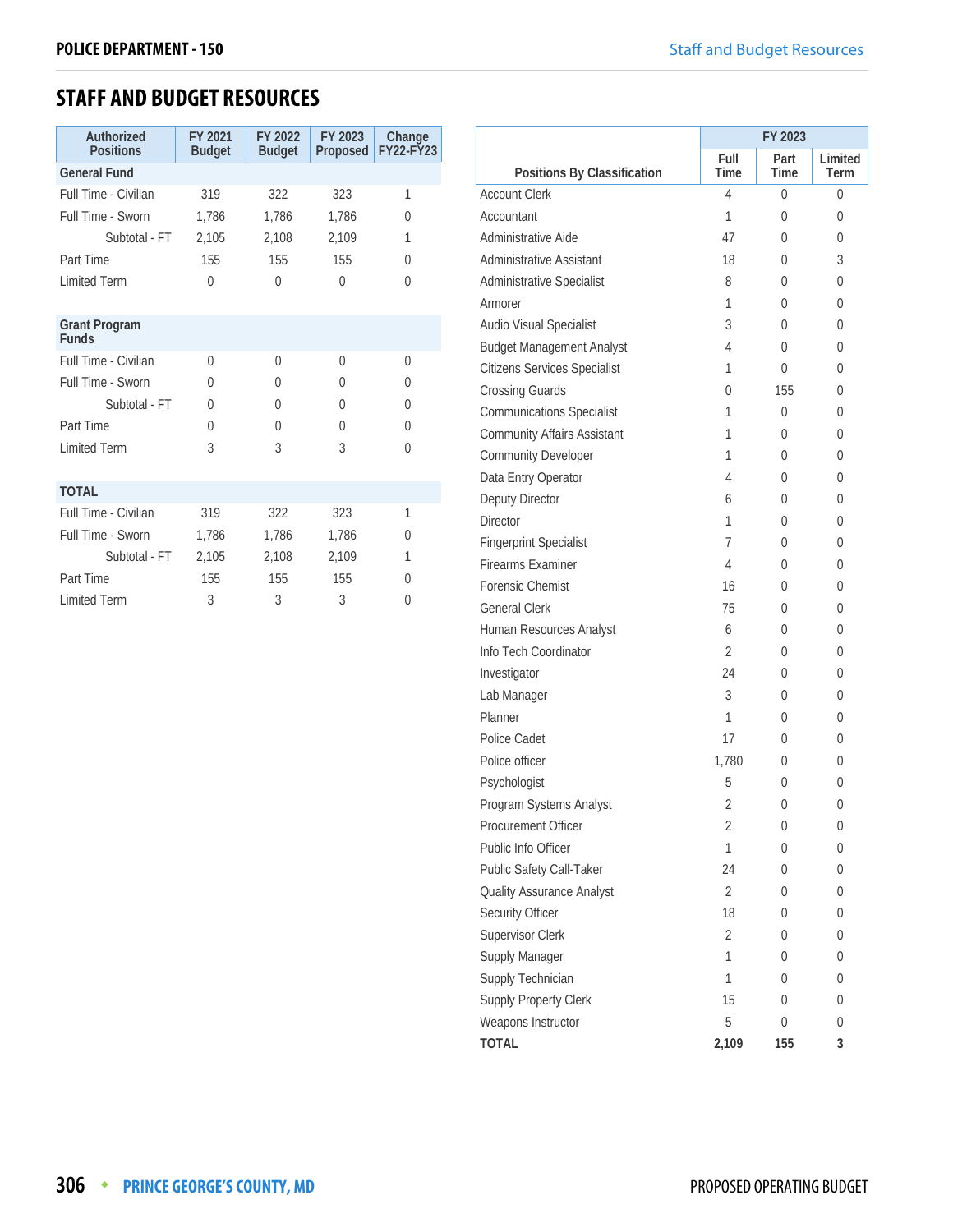|                        | <b>FY 2021</b> | <b>FY 2022</b> | <b>FY 2022</b>  | FY 2023         | <b>Change FY22-FY23</b> |             |
|------------------------|----------------|----------------|-----------------|-----------------|-------------------------|-------------|
| Category               | Actual         | <b>Budget</b>  | <b>Estimate</b> | <b>Proposed</b> | Amount (\$)             | Percent (%) |
| Compensation           | \$185,177,783  | \$184,095,200  | \$186,331,700   | \$194,503,300   | \$10,408,100            | 5.7%        |
| <b>Fringe Benefits</b> | 113,863,610    | 116,358,300    | 113,980,400     | 124,495,000     | 8,136,700               | 7.0%        |
| <b>Operating</b>       | 40,090,938     | 36,220,200     | 41,791,100      | 41,573,600      | 5,353,400               | 14.8%       |
| Capital Outlay         | 213,273        |                |                 |                 |                         |             |
| <b>SubTotal</b>        | \$339,345,604  | \$336,673,700  | \$342,103,200   | \$360,571,900   | \$23,898,200            | 7.1%        |
| Recoveries             | (248,175)      | (350, 500)     | (350, 500)      | (350, 500)      |                         | 0.0%        |
| <b>Total</b>           | \$339,097,429  | \$336,323,200  | \$341,752,700   | \$360,221,400   | \$23,898,200            | 7.1%        |

# **Expenditures by Category - General Fund**

In FY 2023, compensation expenditures increase 5.7% over the FY 2022 approved budget due to funding allocated for five new positions, signing bonuses for new recruits, organizational changes in the command staff and mandatory pay adjustments. The budget includes funding for two recruitment classes of 50 (October 2022 and April 2023) for a total of 100 new officers in FY 2023. Overtime is budgeted at \$22.5 million to support operational needs. Compensation includes funding for 2,109 full-time, 155 part-time and three limited term positions. Four positions are transferred out of the staffing complement. Three positions are transferred to the County Executive Office to support the Office of Integrity and Compliance and the Diversity and Equity Office. One position was transferred to the Office of Law. Fringe benefit expenditures increase 12.5% over the FY 2022 budget to align with projected costs and changes in compensation.

Operating expenditures increase 14.8% over the FY 2022 budget due to the purchase of license plate readers and other equipment to support crime fighting efforts, contractual obligations and an increase in the OIT technology allocation charge. Funding is allocated for various operational needs including gas and oil, vehicle repair and maintenance, training, advertising and supplies.

Recoveries remain at the FY 2022 budgeted level.

|                                                         | <b>FY 2021</b> | <b>FY 2022</b> | <b>FY 2022</b>  | <b>FY 2023</b>  | <b>Change FY22-FY23</b> |             |
|---------------------------------------------------------|----------------|----------------|-----------------|-----------------|-------------------------|-------------|
| <b>Category</b>                                         | <b>Actual</b>  | <b>Budget</b>  | <b>Estimate</b> | <b>Proposed</b> | Amount $(5)$            | Percent (%) |
| Office of the Chief                                     | \$55,027,029   | \$53,803,100   | \$54,703,100    | \$59,093,800    | \$5,290,700             | 9.8%        |
| <b>Bureau of Patrol</b>                                 | 173,576,226    | 160,990,700    | 165,520,300     | 165,876,800     | 4,886,100               | 3.0%        |
| <b>Bureau of Investigations and Forensic</b><br>Science | 51,579,923     | 56,028,000     | 56,027,900      | 59,348,500      | 3,320,500               | 5.9%        |
| <b>Bureau of Homeland Security and</b><br>Intelligence  | 38,015,031     | 25,007,200     | 25,007,200      | 34,001,400      | 8,994,200               | 36.0%       |
| <b>Bureau of Administration</b>                         | 20,899,220     | 40,494,200     | 40,494,200      | 41,900,900      | 1,406,700               | 3.5%        |
| <b>Total</b>                                            | \$339,097,429  | \$336,323,200  | \$341,752,700   | \$360,221,400   | \$23,898,200            | 7.1%        |

# **Expenditures by Division - General Fund**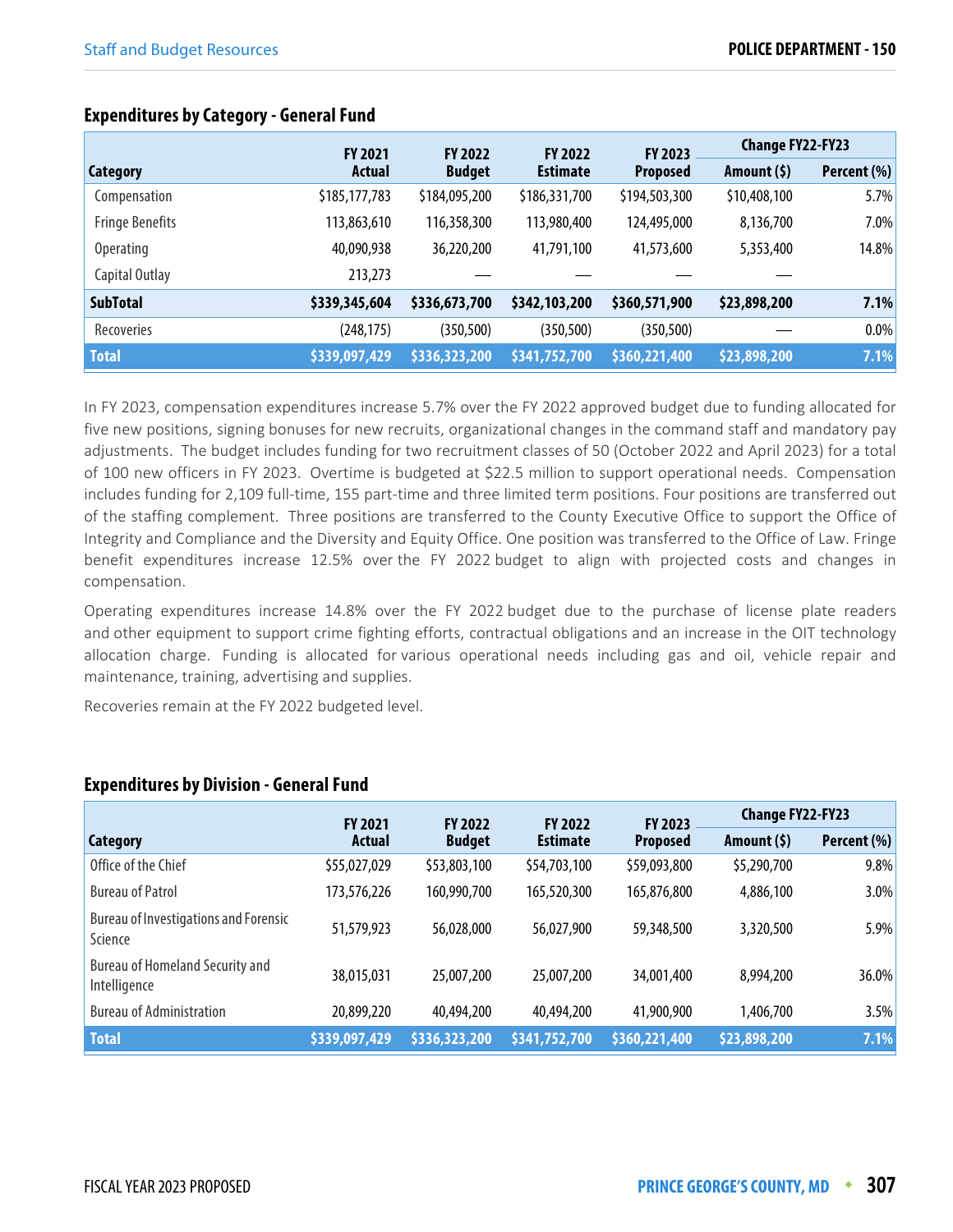# **General Fund - Division Summary**

|                                                                     | <b>FY 2021</b> | FY 2022       | <b>FY 2022</b>  | FY 2023       | <b>Change FY22-FY23</b> |             |
|---------------------------------------------------------------------|----------------|---------------|-----------------|---------------|-------------------------|-------------|
| <b>Category</b>                                                     | <b>Actual</b>  | <b>Budget</b> | <b>Estimate</b> | Proposed      | Amount $(5)$            | Percent (%) |
| <b>Office of the Chief</b>                                          |                |               |                 |               |                         |             |
| Compensation                                                        | \$14,222,479   | \$17,377,300  | \$13,410,100    | \$17,637,900  | \$260,600               | 1.5%        |
| <b>Fringe Benefits</b>                                              | 6,488,950      | 7,462,800     | 6,787,300       | 8,282,900     | 820,100                 | 11.0%       |
| <b>Operating</b>                                                    | 34,518,424     | 29,313,500    | 34,856,200      | 33,523,500    | 4,210,000               | 14.4%       |
| Capital Outlay                                                      | 17,700         |               |                 |               |                         |             |
| <b>SubTotal</b>                                                     | \$55,247,553   | \$54,153,600  | \$55,053,600    | \$59,444,300  | \$5,290,700             | 9.8%        |
| Recoveries                                                          | (220, 524)     | (350, 500)    | (350, 500)      | (350, 500)    |                         | 0.0%        |
| <b>Total Office of the Chief</b>                                    | \$55,027,029   | \$53,803,100  | \$54,703,100    | \$59,093,800  | \$5,290,700             | 9.8%        |
| <b>Bureau of Patrol</b>                                             |                |               |                 |               |                         |             |
| Compensation                                                        | \$101,959,319  | \$89,897,200  | \$97,906,700    | \$92,150,600  | \$2,253,400             | 2.5%        |
| <b>Fringe Benefits</b>                                              | 71,238,724     | 70,656,300    | 67,170,100      | 73,065,500    | 2,409,200               | 3.4%        |
| Operating                                                           | 402,083        | 437,200       | 443,500         | 660,700       | 223,500                 | 51.1%       |
| Capital Outlay                                                      |                |               |                 |               |                         |             |
| <b>SubTotal</b>                                                     | \$173,600,126  | \$160,990,700 | \$165,520,300   | \$165,876,800 | \$4,886,100             | 3.0%        |
| Recoveries                                                          | (23,900)       |               |                 |               |                         |             |
| <b>Total Bureau of Patrol</b>                                       | \$173,576,226  | \$160,990,700 | \$165,520,300   | \$165,876,800 | \$4,886,100             | 3.0%        |
| <b>Bureau of Investigations and Forensic Science</b>                |                |               |                 |               |                         |             |
| Compensation                                                        | \$31,810,595   | \$40,626,700  | \$36,604,200    | \$41,681,200  | \$1,054,500             | 2.6%        |
| <b>Fringe Benefits</b>                                              | 17,611,315     | 13,574,100    | 17,585,300      | 15,350,000    | 1,775,900               | 13.1%       |
| Operating                                                           | 2,122,771      | 1,827,200     | 1,838,400       | 2,317,300     | 490,100                 | 26.8%       |
| Capital Outlay                                                      | 37,842         |               |                 |               |                         |             |
| <b>SubTotal</b>                                                     | \$51,582,523   | \$56,028,000  | \$56,027,900    | \$59,348,500  | \$3,320,500             | 5.9%        |
| Recoveries                                                          | (2,600)        |               |                 |               |                         |             |
| <b>Total Bureau of Investigations</b><br>and Forensic Science       | \$51,579,923   | \$56,028,000  | \$56,027,900    | \$59,348,500  | \$3,320,500             | 5.9%        |
| <b>Bureau of Homeland Security and Intelligence</b>                 |                |               |                 |               |                         |             |
| Compensation                                                        | \$23,907,330   | \$16,860,000  | \$19,331,100    | \$23,467,600  | \$6,607,600             | 39.2%       |
| <b>Fringe Benefits</b>                                              | 11,793,406     | 5,705,000     | 3,224,800       | 7,476,900     | 1,771,900               | 31.1%       |
| <b>Operating</b>                                                    | 2,157,114      | 2,442,200     | 2,451,300       | 3,056,900     | 614,700                 | 25.2%       |
| Capital Outlay                                                      | 157,731        |               |                 |               |                         |             |
| <b>SubTotal</b>                                                     | \$38,015,581   | \$25,007,200  | \$25,007,200    | \$34,001,400  | \$8,994,200             | 36.0%       |
| Recoveries                                                          | (550)          |               |                 |               |                         |             |
| <b>Total Bureau of Homeland</b><br><b>Security and Intelligence</b> | \$38,015,031   | \$25,007,200  | \$25,007,200    | \$34,001,400  | \$8,994,200             | 36.0%       |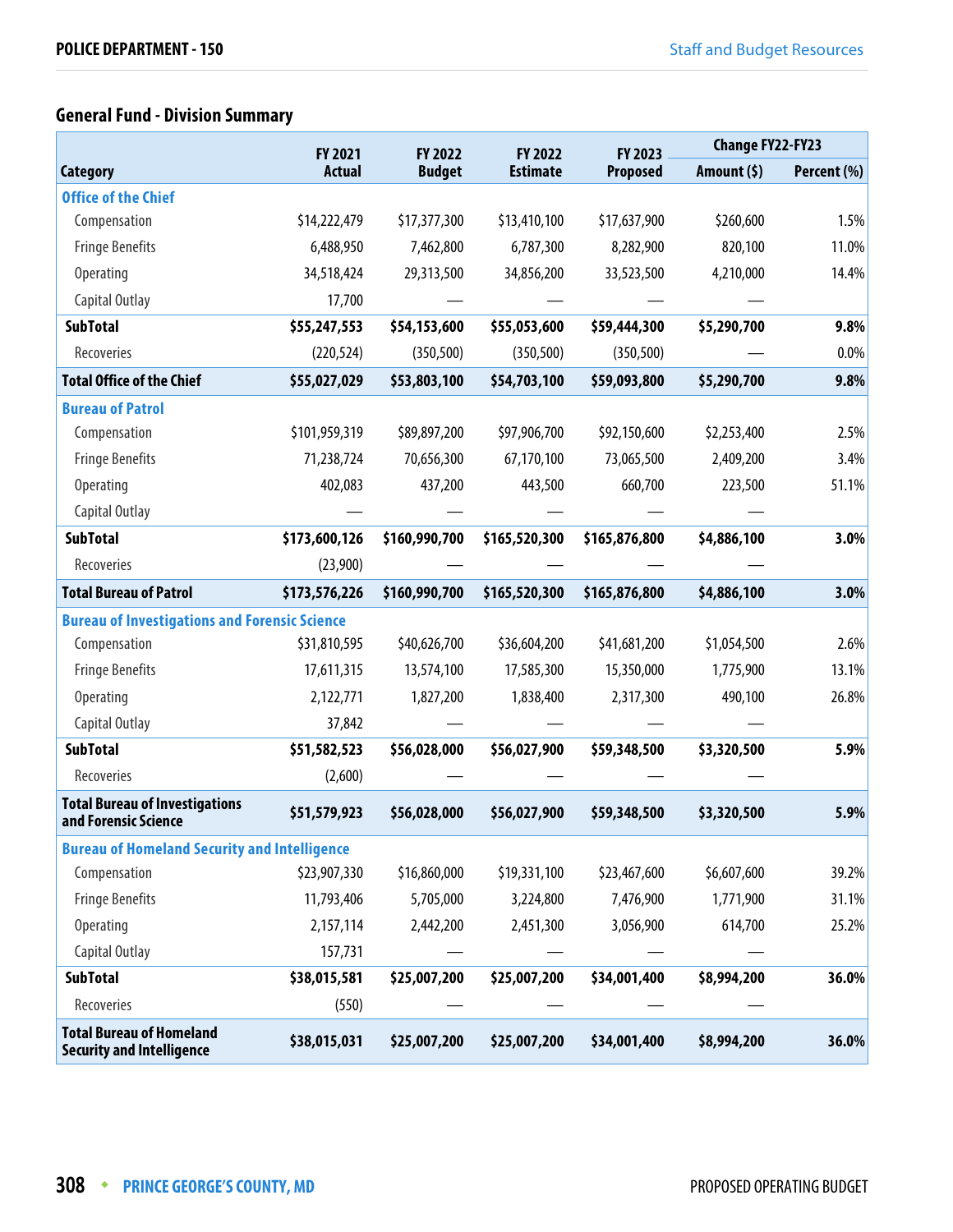# **General Fund - Division Summary** (continued)

|                                       | <b>FY 2021</b> | <b>FY 2022</b> | <b>FY 2022</b>  | <b>FY 2023</b>  | <b>Change FY22-FY23</b> |             |
|---------------------------------------|----------------|----------------|-----------------|-----------------|-------------------------|-------------|
| <b>Category</b>                       | <b>Actual</b>  | <b>Budget</b>  | <b>Estimate</b> | <b>Proposed</b> | Amount (\$)             | Percent (%) |
| <b>Bureau of Administration</b>       |                |                |                 |                 |                         |             |
| Compensation                          | \$13,278,060   | \$19,334,000   | \$19,079,600    | \$19,566,000    | \$232,000               | 1.2%        |
| <b>Fringe Benefits</b>                | 6,731,215      | 18,960,100     | 19,212,900      | 20,319,700      | 1,359,600               | 7.2%        |
| Operating                             | 890,546        | 2,200,100      | 2,201,700       | 2,015,200       | (184,900)               | $-8.4%$     |
| Capital Outlay                        |                |                |                 |                 |                         |             |
| <b>SubTotal</b>                       | \$20,899,821   | \$40,494,200   | \$40,494,200    | \$41,900,900    | \$1,406,700             | 3.5%        |
| Recoveries                            | (601)          |                |                 |                 |                         |             |
| <b>Total Bureau of Administration</b> | \$20,899,220   | \$40,494,200   | \$40,494,200    | \$41,900,900    | \$1,406,700             | 3.5%        |
| <b>Total</b>                          | \$339,097,429  | \$336,323,200  | \$341,752,700   | \$360,221,400   | \$23,898,200            | 7.1%        |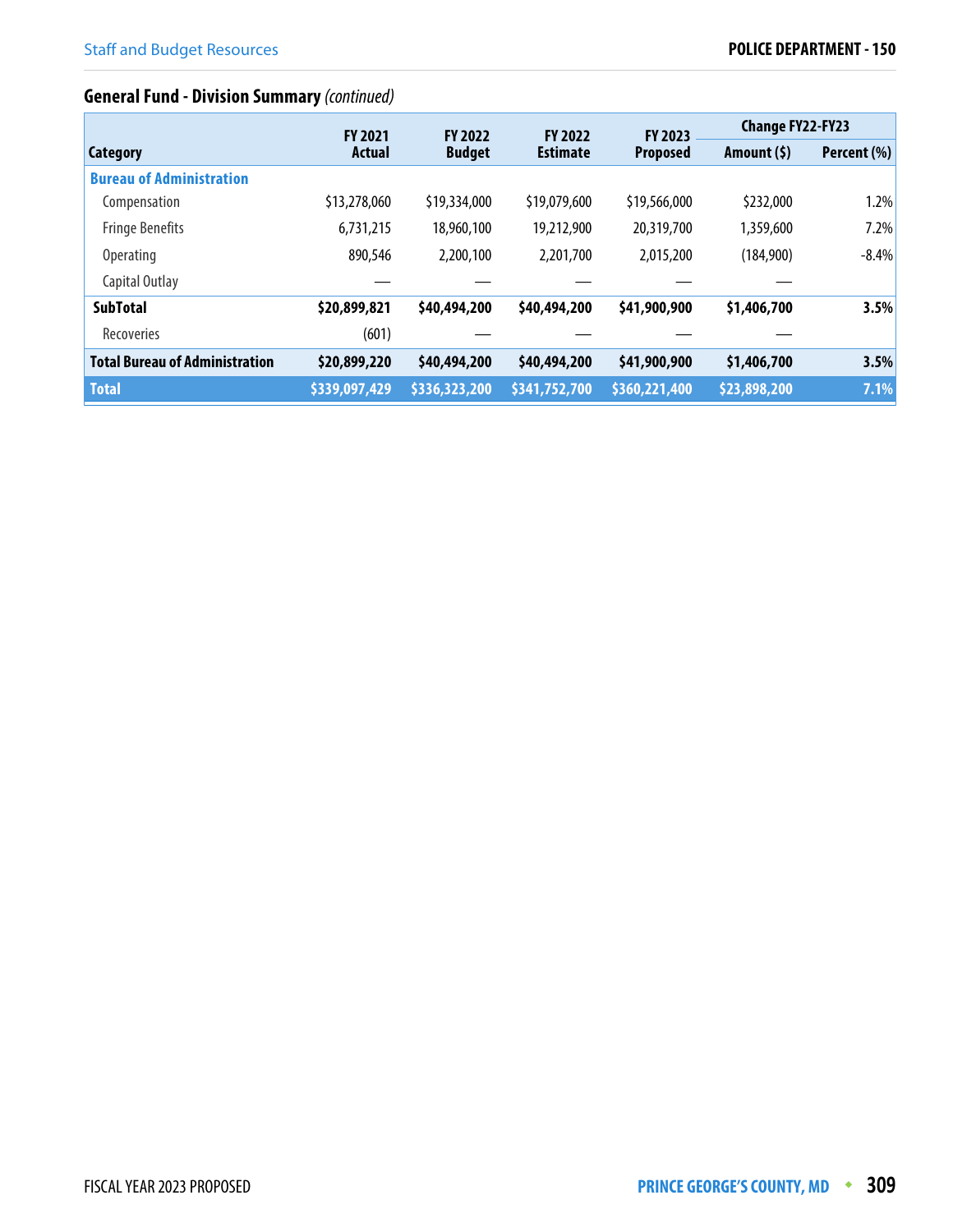# **DIVISION OVERVIEW**

### **Office of the Chief**

The Chief of Police is the Chief Executive Officer of the Prince George's County Police Department. As such, the Office of the Chief is responsible for providing professional police services to the citizens and residents of the County through the formulation of concepts, plans and policies, the provision of managerial leadership and the overall coordination of departmental operations. Some organizational components of the agency report directly to the Chief of Police. These include the Assistant Chief and Deputy Chiefs of Police, Automotive Services, Executive Protection Unit, Customer Services Unit, Media Relations, Internal Affairs, Fiscal Management Division and the Office of Community First.

### **Fiscal Summary**

In FY 2023, the division expenditures increase \$5,290,700 or 9.8% over the FY 2022 budget. Staffing resources remain unchanged from the FY 2022 budget. The primary budget changes include:

- An increase in personnel costs due to mandatory pay adjustments and the reallocation of command staff positions.
- An increase in fringe benefit costs to align with compensation adjustments.
- An increase in the technology allocation charges due to anticipated countywide costs, contracts for legal fees and vehicle maintenance charges.

|                      | FY 2023<br><b>FY 2022</b> |                 | <b>Change FY22-FY23</b> |                         |  |
|----------------------|---------------------------|-----------------|-------------------------|-------------------------|--|
|                      | <b>Budget</b>             | <b>Proposed</b> |                         | Amount (\$) Percent (%) |  |
| <b>Total Budget</b>  | \$53,803,100              | \$59,093,800    | \$5,290,700             | 9.8%                    |  |
| <b>STAFFING</b>      |                           |                 |                         |                         |  |
| Full Time - Civilian | 80                        | 80              | 0                       | 0.0%                    |  |
| Full Time - Sworn    | 106                       | 106             | 0                       | 0.0%                    |  |
| <b>Subtotal - FT</b> | 186                       | 186             | $\bf{0}$                | 0.0%                    |  |
| Part Time            | 1                         | 1               | $\Omega$                | 0.0%                    |  |
| <b>Limited Term</b>  | 0                         | 0               | 0                       | 0.0%                    |  |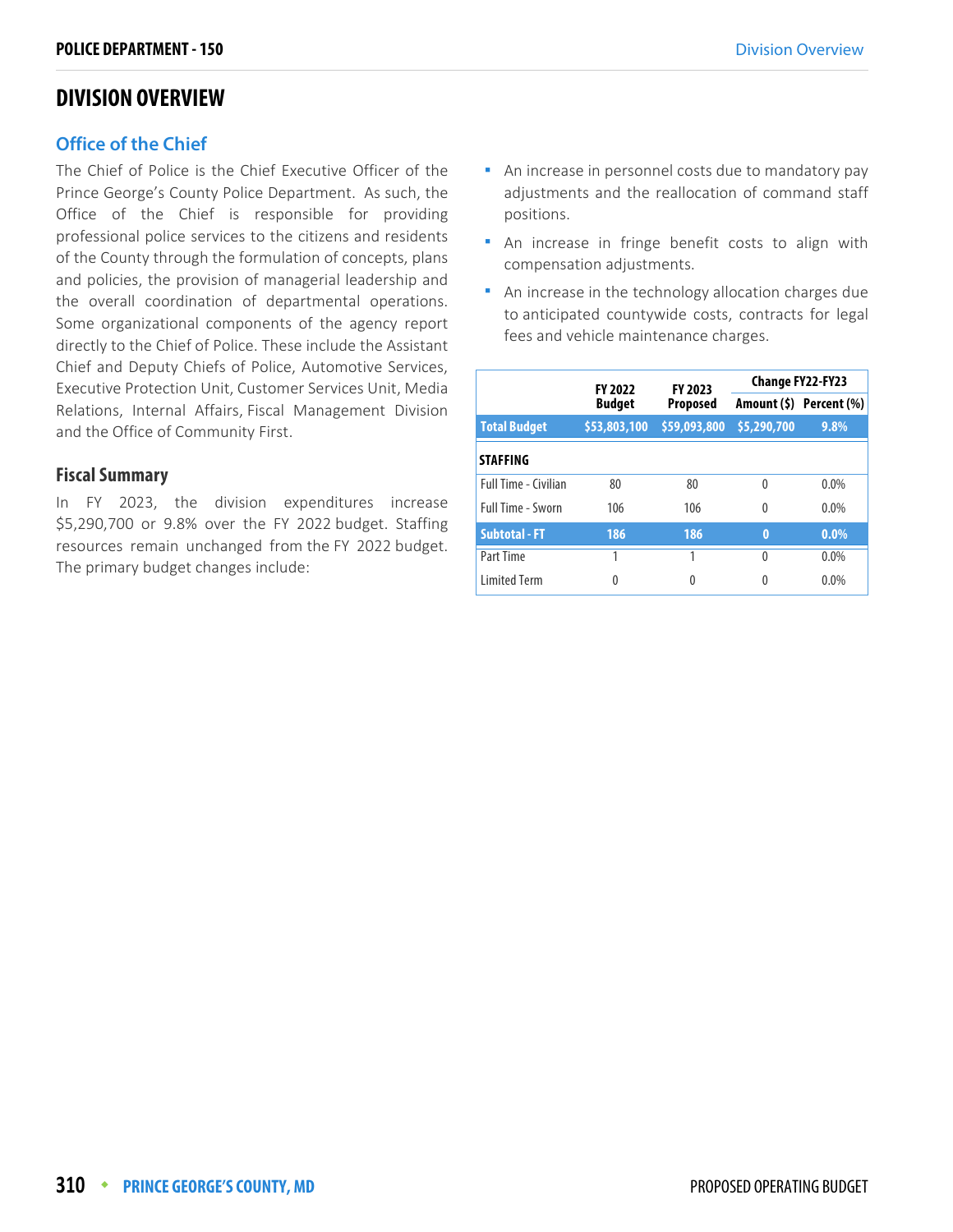### **Bureau of Patrol**

The Bureau of Patrol encompasses eight divisions. As the largest bureau within the agency, the Bureau of Patrol has the primary responsibility for the prevention and elimination of crime and unsafe acts in the County. It is responsible for 24-hour, 7-day per week patrol and operational functions throughout the County. The divisions provide intelligence based directed patrol, implementing a proactive community policing philosophy in partnership with community residents and citizens. Also, the divisions have specialized enforcement, community response and traffic enforcement functions. Each division has an investigative component that is responsible for crime investigations including nonfatal shootings, citizen robberies, assaults and property crimes.

### **Fiscal Summary**

In FY 2023, the division expenditures increase \$4,886,100 or 3.0% over the FY 2022 budget. Staffing resources remain unchanged from the FY 2022 budget. The primary budget changes include:

- **An increase in personnel costs due to mandatory pay** adjustments. Funding is provided for two new recruitment classes of 50 for a total of 100 new officers.
- **An increase in fringe benefit costs to align with** compensation adjustments.
- **An increase in operating supplies and training costs.**

|                             | <b>FY 2022</b> | FY 2023                                 | Change FY22-FY23 |                         |  |
|-----------------------------|----------------|-----------------------------------------|------------------|-------------------------|--|
|                             | <b>Budget</b>  | <b>Proposed</b>                         |                  | Amount (\$) Percent (%) |  |
| <b>Total Budget</b>         |                | \$160,990,700 \$165,876,800 \$4,886,100 |                  | 3.0%                    |  |
| <b>STAFFING</b>             |                |                                         |                  |                         |  |
| <b>Full Time - Civilian</b> | 67             | 67                                      | $\Omega$         | $0.0\%$                 |  |
| <b>Full Time - Sworn</b>    | 1,154          | 1.154                                   | $\Omega$         | $0.0\%$                 |  |
| <b>Subtotal - FT</b>        | 1,221          | 1,221                                   | $\bf{0}$         | $0.0\%$                 |  |
| Part Time                   | 153            | 153                                     | 0                | $0.0\%$                 |  |
| <b>Limited Term</b>         | 0              | 0                                       | Λ                | $0.0\%$                 |  |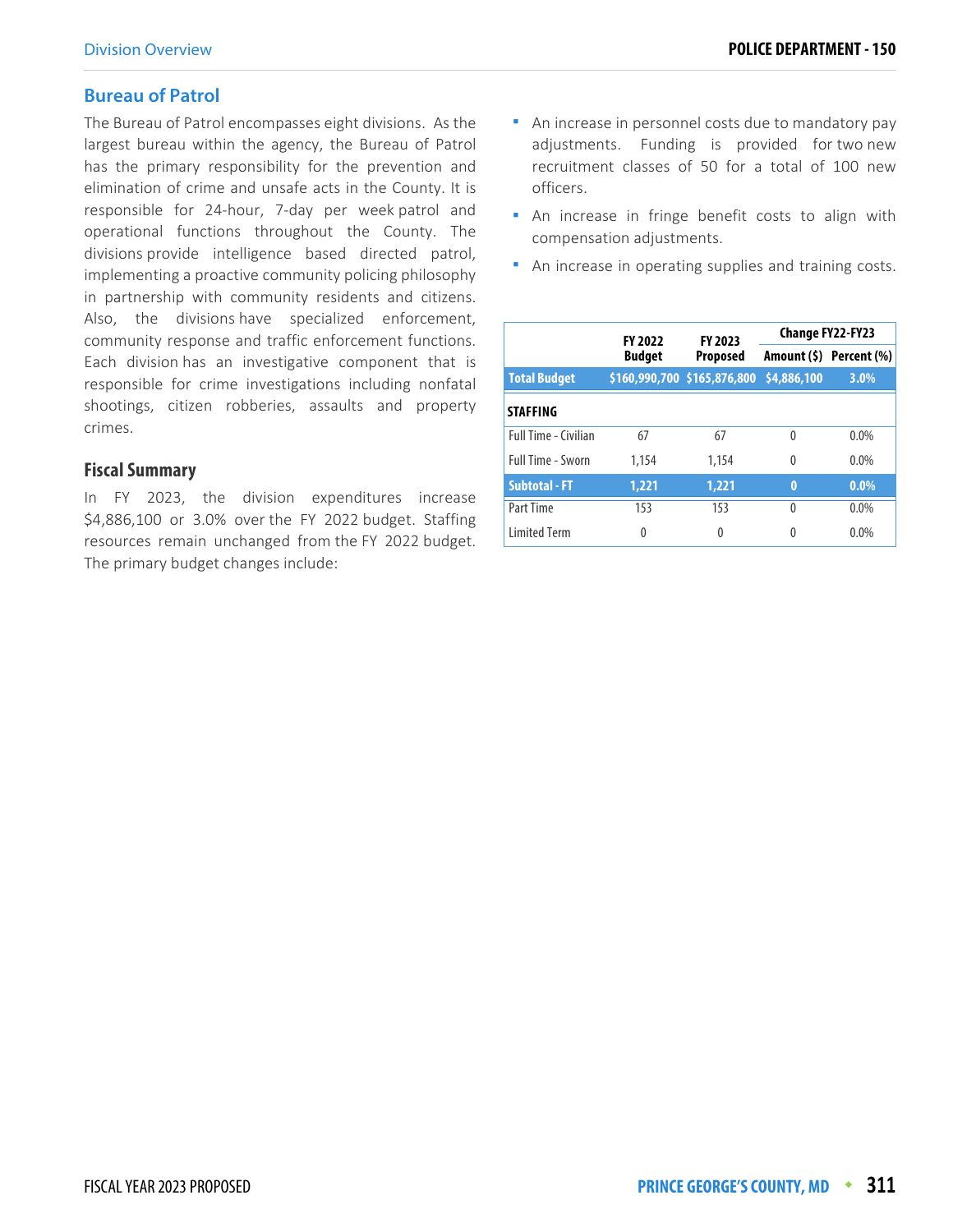### **Bureau of Investigations and Forensic Science**

The Bureau of Investigation and Forensic Science has the primary responsibility of investigating serious criminal violations of law and detecting perpetrators of crime. The bureau is divided into four major investigative areas: the Major Crimes Division, the Strategic Investigations Division, the Special Crimes Division and the Narcotic Enforcement Division and two forensic areas: the Crime Scene Investigation Division and Forensic Science Division. The Major Crime, Special Crimes and Crime Scene Investigations Divisions are responsible for 24 hour, 7-day a week operational and response functions regarding criminal investigations throughout the County.

The Major Crimes Division is divided into the Homicide Section, Robbery Section and Gun Intelligence Section. They are tasked with major crime investigations including all homicides, including 'cold' cases, police related shootings, commercial and residential robberies, and gun offenses. The Special Crimes Division is tasked with investigating all sex crimes, child/elder abuse, domestic violence, Internet crimes against children, and sex offender registration. The Narcotic Enforcement Division is comprised of the Major Narcotic and the Vice Intelligence & Technical Sections. The Major Narcotic Section includes the interdiction, Conspiracy and Diversion Units. This division investigates all drug activity and organized drug crime. The Strategic Investigations Division addresses critical and complex criminal investigations. It incorporates eight units: the Washington Area Vehicle Enforcement (WAVE) Team, the Fugitive Squad, the Violent Crime Recidivist Unit, the Electronic Investigation Squad, the Gang Unit, the Organized Retail Crime, Tow Coordination and Pawn Units.

The Crime Scene Investigation Division operates 24 hours a day to collect evidence and process all major crime scenes where the County Police have investigative responsibility. The Crime Scene Investigative Division is divided into the Evidence Unit, the Computer Forensics Unit and the Video Analysis Unit. The Forensic Science Division conducts examination of collected evidence in four disciplines: The DNA Laboratory, the Firearms Examination Unit, the Latent Print Unit and the Drug Analysis Laboratory.

### **Fiscal Summary**

In FY 2023, the division expenditures increase \$3,320,500 or 5.9% over the FY 2022 budget. Staffing resources increase by three positions from the FY 2022 budget. The primary budget changes include:

- An increase in personnel costs due to one new Deputy Director, the annualization of FY 2022 salary adjustments and two Chemist positions.
- An increase in fringe benefit costs to align with compensation adjustments.
- An increase in equipment, vehicle lease and administrative contracts.

|                      | FY 2023<br><b>FY 2022</b> |                 | <b>Change FY22-FY23</b> |                         |  |
|----------------------|---------------------------|-----------------|-------------------------|-------------------------|--|
|                      | <b>Budget</b>             | <b>Proposed</b> |                         | Amount (\$) Percent (%) |  |
| <b>Total Budget</b>  | \$56,028,000              | \$59,348,500    | \$3,320,500             | $5.9\%$                 |  |
| <b>STAFFING</b>      |                           |                 |                         |                         |  |
| Full Time - Civilian | 31                        | 34              | 3                       | 9.7%                    |  |
| Full Time - Sworn    | 381                       | 381             | $\mathbf{0}$            | $0.0\%$                 |  |
| <b>Subtotal - FT</b> | 412                       | 415             | 3                       | 0.7%                    |  |
| Part Time            | $\Omega$                  | 0               | $\Omega$                | $0.0\%$                 |  |
| <b>Limited Term</b>  | 0                         | 0               | 0                       | $0.0\%$                 |  |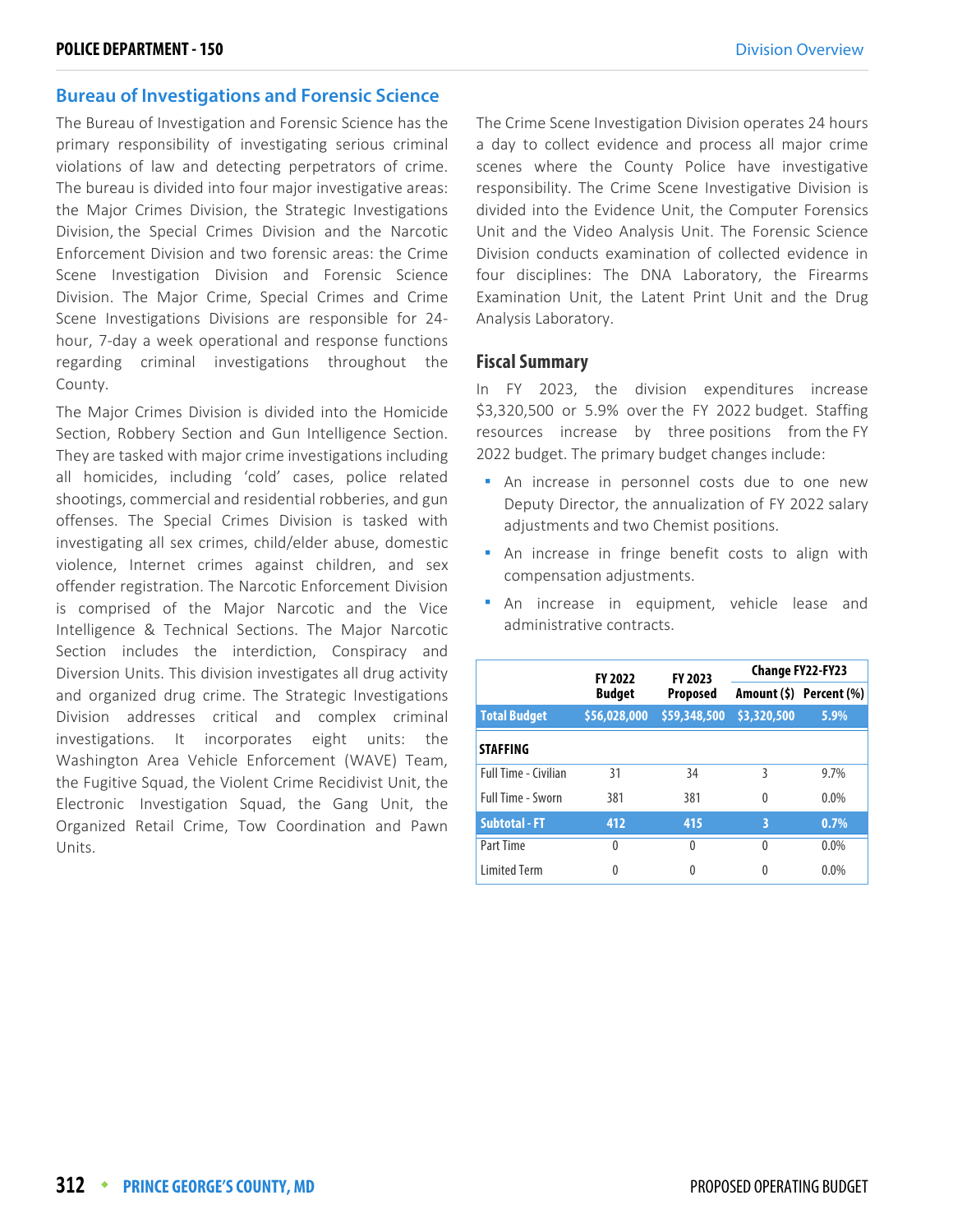### **Bureau of Homeland Security and Intelligence**

The Bureau of Homeland Security and Intelligence consists of the following divisions: Homeland Security Division, Special Operations Division, Information Technology Division and Joint Analysis Intelligence Center (JAIC).

The Homeland Security Division includes the Homeland Security Intelligence Unit and the Joint Agency Group (JAG). The Homeland Security Intelligence units coordinate the collection, analysis, and investigations of external and internal information regarding the criminal terrorist activity that threatens the security of Prince George's County through partnerships with the Federal Bureau of Investigation's Joint Terrorism Task Forces (Baltimore and Washington, DC), the Maryland Coordination and Analysis Center (MCAC), the Council of Governments Intelligence Group, ad hoc regional intelligence groups, organic investigations and social media monitoring. JAG is responsible for identifying illegal parties, violations of business licenses by nightclubs and promotors, and in support of other investigative units.

The Special Operations Division consists of the Tactical Section, Traffic Section, Canine Section, Aviation Section, National Harbor Section, the Special Services Section, Crossing Guard Unit, and Automated Enforcement Unit. This division is responsible for handling high-risk incidents, conducting specialized traffic enforcement, reconstructing fatal motor vehicle crashes, searching for persons and property with canines' assistance and providing aerial support to police operations.

The Information Technology Division (ITD) is responsible for overseeing all technology projects within PGPD including evaluating new systems and making purchase recommendations. As the Department's liaison to the County's Office of Information and Technology (OIT), ITD is also responsible for managing PGPD local area network accounts. JAIC and the Telephone Reporting Unit falls

under the direct supervision of the Assistant Operations Commander, Bureau of Homeland Security & Intelligence. The JAIC prepares the daily crime report and various reports to entities inside and outside of the Department. The JAIC also serves the Department by providing statistical, and other crime data and crime maps upon request. Also, within the JAIC, the Records Management Section (RMS) and the Data Review/ Uniform Crime Reporting (UCR)/National Incident-Based Reporting System (NINRS) Unit is overseen. Telephone Reporting Unit handles calls for service that do not require the presence of a police officer on the scene.

#### **Fiscal Summary**

 In FY 2023, the division expenditures increase \$8,994,400 or 36.0% over the FY 2022 budget. Staffing resources increase by two from the FY 2022 budget. The primary budget changes include:

- An increase in personnel costs due to two new Crime Scene Investigators and mandatory pay adjustments.
- **An increase in fringe benefit costs to align with** compensation adjustments.
- An increase in operational contracts. Funding is also provided for insurance costs.

|                             | <b>FY 2022</b>                   | FY 2023      | Change FY22-FY23 |                         |  |
|-----------------------------|----------------------------------|--------------|------------------|-------------------------|--|
|                             | <b>Budget</b><br><b>Proposed</b> |              |                  | Amount (\$) Percent (%) |  |
| <b>Total Budget</b>         | \$25,007,200                     | \$34,001,400 | \$8,994,200      | 36.0%                   |  |
| <b>STAFFING</b>             |                                  |              |                  |                         |  |
| <b>Full Time - Civilian</b> | 116                              | 118          | $\mathfrak z$    | 1.7%                    |  |
| <b>Full Time - Sworn</b>    | 55                               | 55           | $\Omega$         | $0.0\%$                 |  |
| <b>Subtotal - FT</b>        | 171                              | 173          | $\overline{2}$   | 1.2%                    |  |
| Part Time                   | $\Omega$                         | 0            | $\Omega$         | 0.0%                    |  |
| <b>Limited Term</b>         | 0                                |              | 0                | 0.0%                    |  |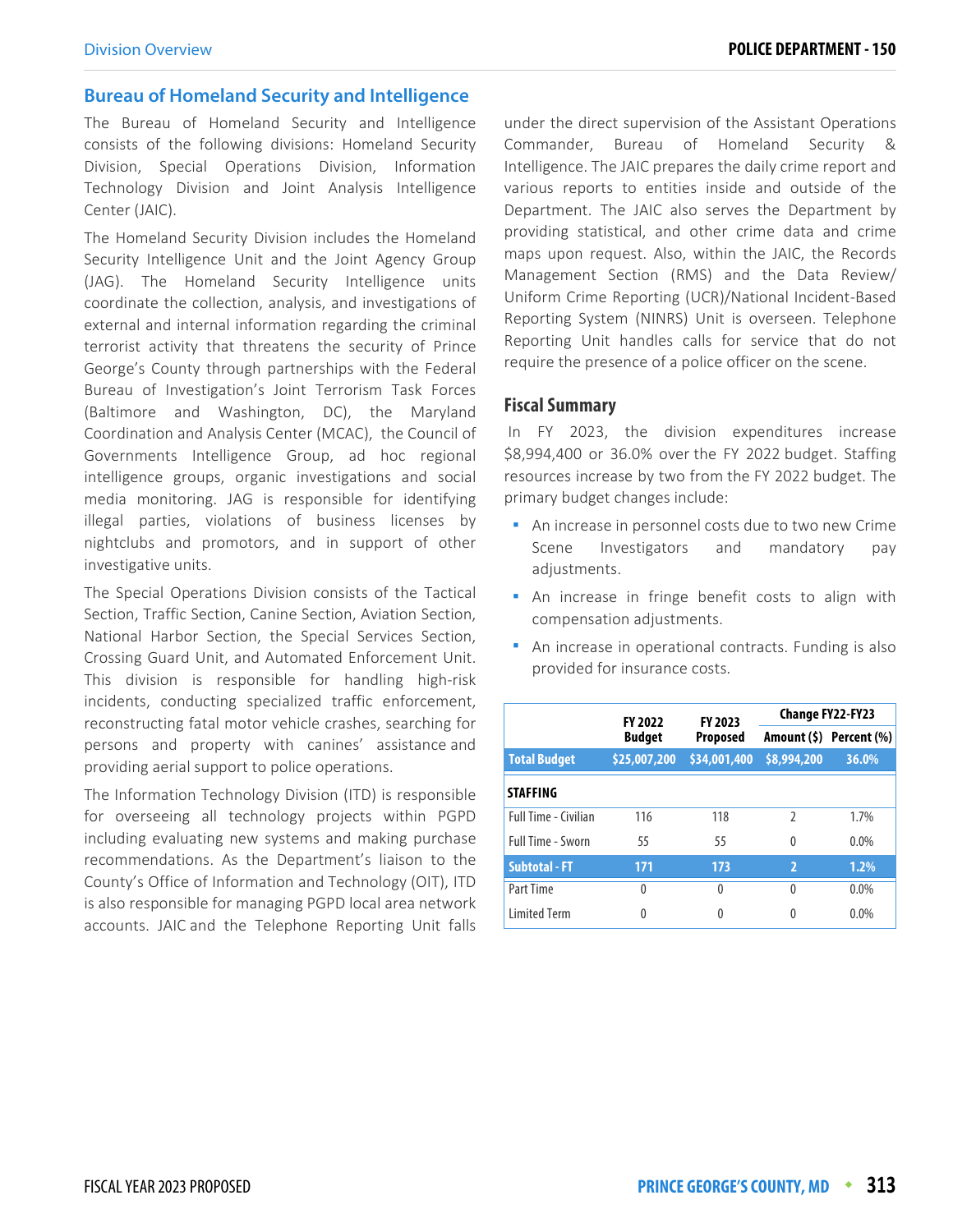### **Bureau of Administration**

The Bureau of Administration is comprised of eight divisions. The Training and Education Division provides training for new recruit officers, sworn officers and civilian employees. The Police Personnel Division is responsible for the management of employee matters from hiring to separation from the Police Department. The Risk Management Division is responsible for all risk management functions including the management and follow-up of all employee reported injuries/illnesses, on and off duty. The Recruiting and Background Division is responsible for recruiting, testing, selection and background investigations of police candidates. The Psychological Services Division supports members of the agency by providing counseling and other services. The Record Management Division is responsible for the maintenance of critical information, technology and mechanical systems within the agency. The Evidence and Property Division is responsible for maintaining the property warehouse, storing property collected by officers, some of which is evidence for criminal cases. Finally, the newly formed 21st Century Policing Division maintains the Department's policy system and researches the latest law enforcement technology.

### **Fiscal Summary**

 In FY 2023, the division expenditures increase \$1,406,700 or 3.5% over the FY 2022 budget. Staffing resources remain unchanged from the FY 2022 budget. The primary budget changes include:

- An increase in personnel costs due to mandatory pay adjustments.
- An increase in fringe benefit costs to align with compensation adjustment.
- A decrease in advertising expenses.

|                          | <b>FY 2022</b>                   | FY 2023      |             | <b>Change FY22-FY23</b> |
|--------------------------|----------------------------------|--------------|-------------|-------------------------|
|                          | <b>Budget</b><br><b>Proposed</b> |              |             | Amount (\$) Percent (%) |
| <b>Total Budget</b>      | \$40,494,200                     | \$41,900,900 | \$1,406,700 | 3.5%                    |
| <b>STAFFING</b>          |                                  |              |             |                         |
| Full Time - Civilian     | 28                               | 28           | $\Omega$    | $0.0\%$                 |
| <b>Full Time - Sworn</b> | 90                               | 90           | $\Omega$    | $0.0\%$                 |
| <b>Subtotal - FT</b>     | 118                              | 118          | $\bf{0}$    | $0.0\%$                 |
| Part Time                | 1                                |              | $\Omega$    | $0.0\%$                 |
| <b>Limited Term</b>      | 0                                | 0            | 0           | $0.0\%$                 |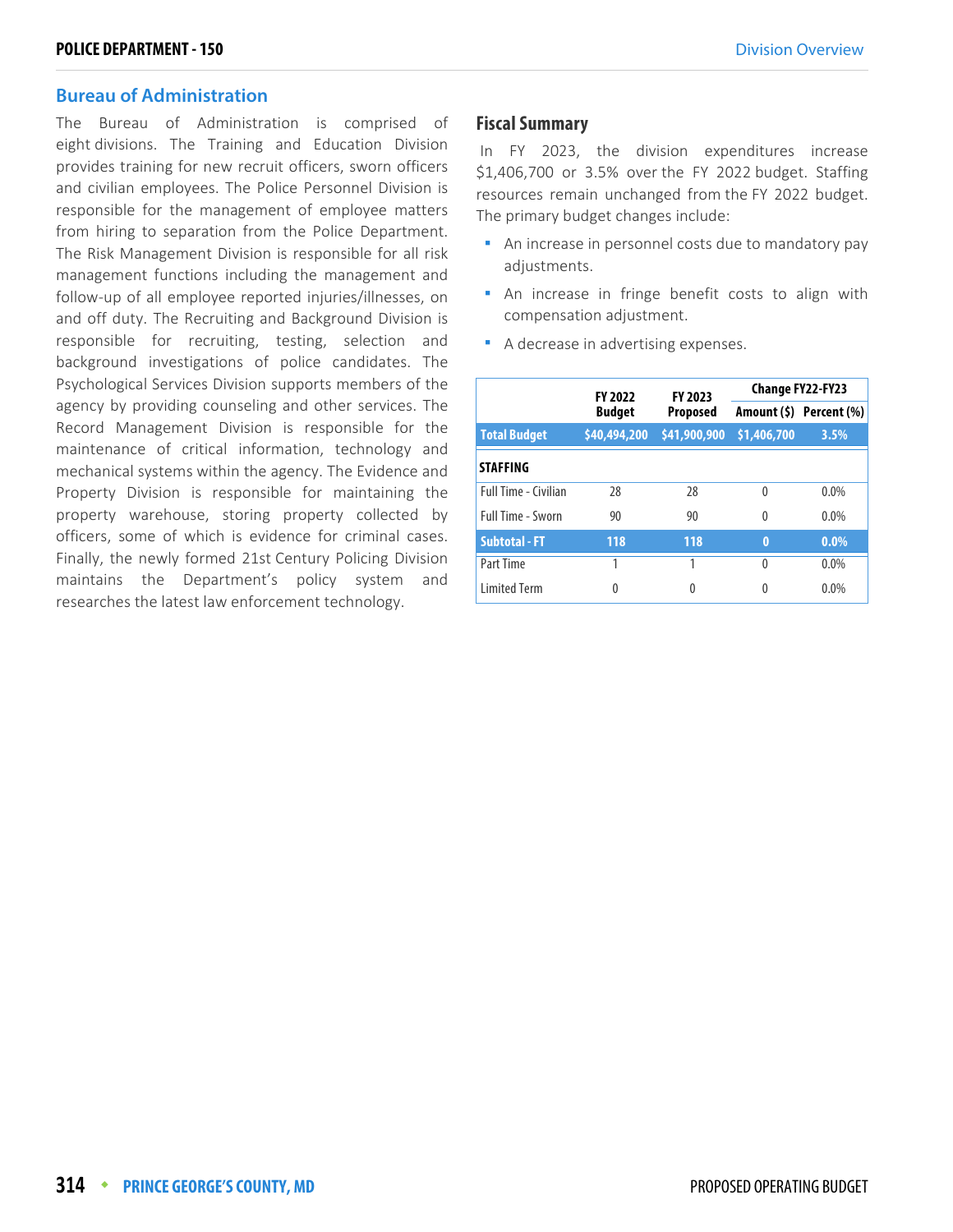# **OTHER FUNDS**

# **Drug Enforcement Special Revenue Fund**

The Drug Enforcement and Education Special Revenue Fund was created to finance drug enforcement and drugrelated education activities in the County. Funding is provided through the forfeiture and sale of property seized as a result of the enforcement of drug laws. Federal forfeiture funds are based on the level of participation in joint investigations.

### **Fiscal Summary**

In FY 2023, the Drug Enforcement and Education expenditures remain unchanged from the FY 2022 budget. Approximately 57.9% of the approved expenditures are Federal asset forfeiture funds while the remaining County share is split between the department's of Health, Police, Corrections and the Office of the State's Attorney.

### **Expenditures by Category**

|                        | <b>FY 2021</b> | <b>FY 2022</b> | <b>FY 2022</b>  | <b>FY 2023</b>  | <b>Change FY22-FY23</b> |             |
|------------------------|----------------|----------------|-----------------|-----------------|-------------------------|-------------|
| Category               | <b>Actual</b>  | <b>Budget</b>  | <b>Estimate</b> | <b>Proposed</b> | Amount $(5)$            | Percent (%) |
| Compensation           | 5—             | \$308,300      | \$308,300       | \$250,500       | \$(57,800)              | $-18.7%$    |
| <b>Fringe Benefits</b> |                |                |                 |                 |                         |             |
| <b>Operating</b>       | 1,426          | 292,100        | 292,100         | 349,900         | 57,800                  | 19.8%       |
| Capital Outlay         | 403,242        | 350,000        | 350,000         | 350,000         |                         | $0.0\%$     |
| <b>Total</b>           | \$404,667      | \$950,400      | \$950,400       | \$950,400       | s—                      | $0.0\%$     |
| Recoveries             |                |                |                 |                 |                         |             |
| <b>Total</b>           | \$404,667      | \$950,400      | \$950,400       | \$950,400       | s—                      | $0.0\%$     |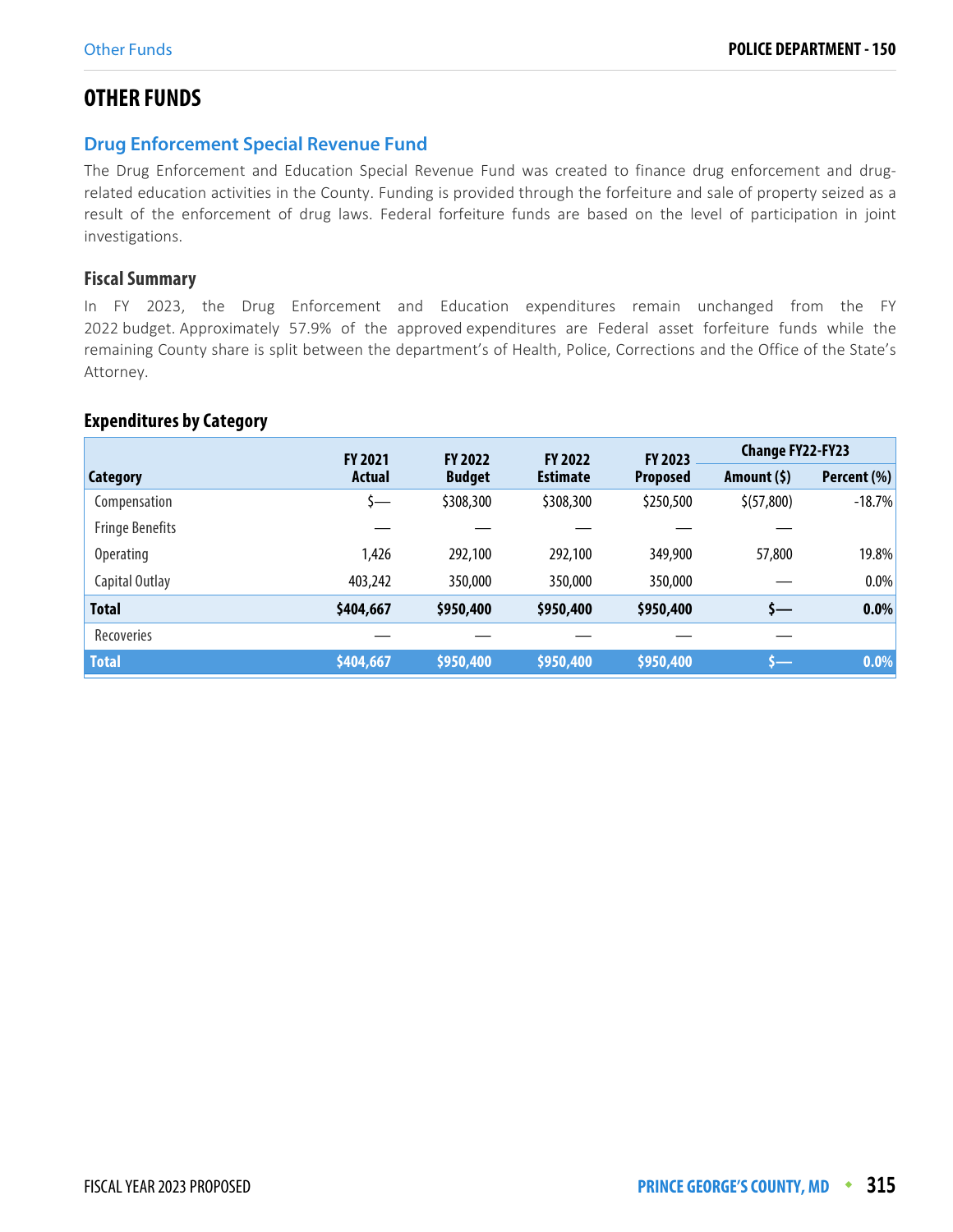# **Fund Summary**

|                                                       | <b>FY 2021</b> | <b>FY 2022</b> | <b>FY 2022</b>   | <b>FY 2023</b>  | FY 2022-2023 |          |
|-------------------------------------------------------|----------------|----------------|------------------|-----------------|--------------|----------|
| Category                                              | <b>Actual</b>  | <b>Budget</b>  | <b>Estimated</b> | <b>Proposed</b> | Change \$    | Change % |
| <b>BEGINNING FUND BALANCE</b>                         | \$6,733,198    | \$6,323,298    | \$7,751,055      | \$7,341,055     | \$1,017,757  | 16.1%    |
| <b>REVENUES</b>                                       |                |                |                  |                 |              |          |
| <b>Fines and Forfeitures</b>                          | \$1,419,645    | \$490,000      | \$490,000        | \$490,000       | $\zeta$ —    | $0.0\%$  |
| <b>Interest and Dividends</b>                         | 2,879          | 50,000         | 50,000           | 50,000          |              | $0.0\%$  |
| Sale of Property                                      |                | 400            | 400              | 400             |              | $0.0\%$  |
| <b>Appropriated Fund Balance</b>                      |                | 410,000        | 410,000          | 410,000         |              | $0.0\%$  |
| <b>Transfers</b>                                      |                |                |                  |                 |              | $0.0\%$  |
| <b>Total Revenues</b>                                 | \$1,422,524    | \$950,400      | \$950,400        | \$950,400       | s—           | $0.0\%$  |
| <b>EXPENDITURES</b>                                   |                |                |                  |                 |              |          |
| Compensation                                          | $\zeta$ —      | \$308,300      | \$250,500        | \$250,500       | \$(57,800)   | $-18.7%$ |
| Fringe                                                |                |                |                  |                 |              | $0.0\%$  |
| <b>Operating Expenses</b>                             | 404,667        | 292,100        | 249,900          | 349,900         | 57,800       | 19.8%    |
| Capital Outlay                                        |                | 350,000        | 450,000          | 350,000         |              | $0.0\%$  |
| <b>Total Expenditures</b>                             | \$404,667      | \$950,400      | \$950,400        | \$950,400       | $s-$         | 0.0%     |
| <b>EXCESS OF REVENUES OVER</b><br><b>EXPENDITURES</b> | 1,017,857      |                |                  |                 |              | $0.0\%$  |
| OTHER ADJUSTMENTS                                     |                | (410,000)      | (410,000)        | (410,000)       |              | $0.0\%$  |
| <b>ENDING FUND BALANCE</b>                            | \$7,751,055    | \$5,913,298    | \$7,341,055      | \$6,931,055     | \$1,017,757  | 17.2%    |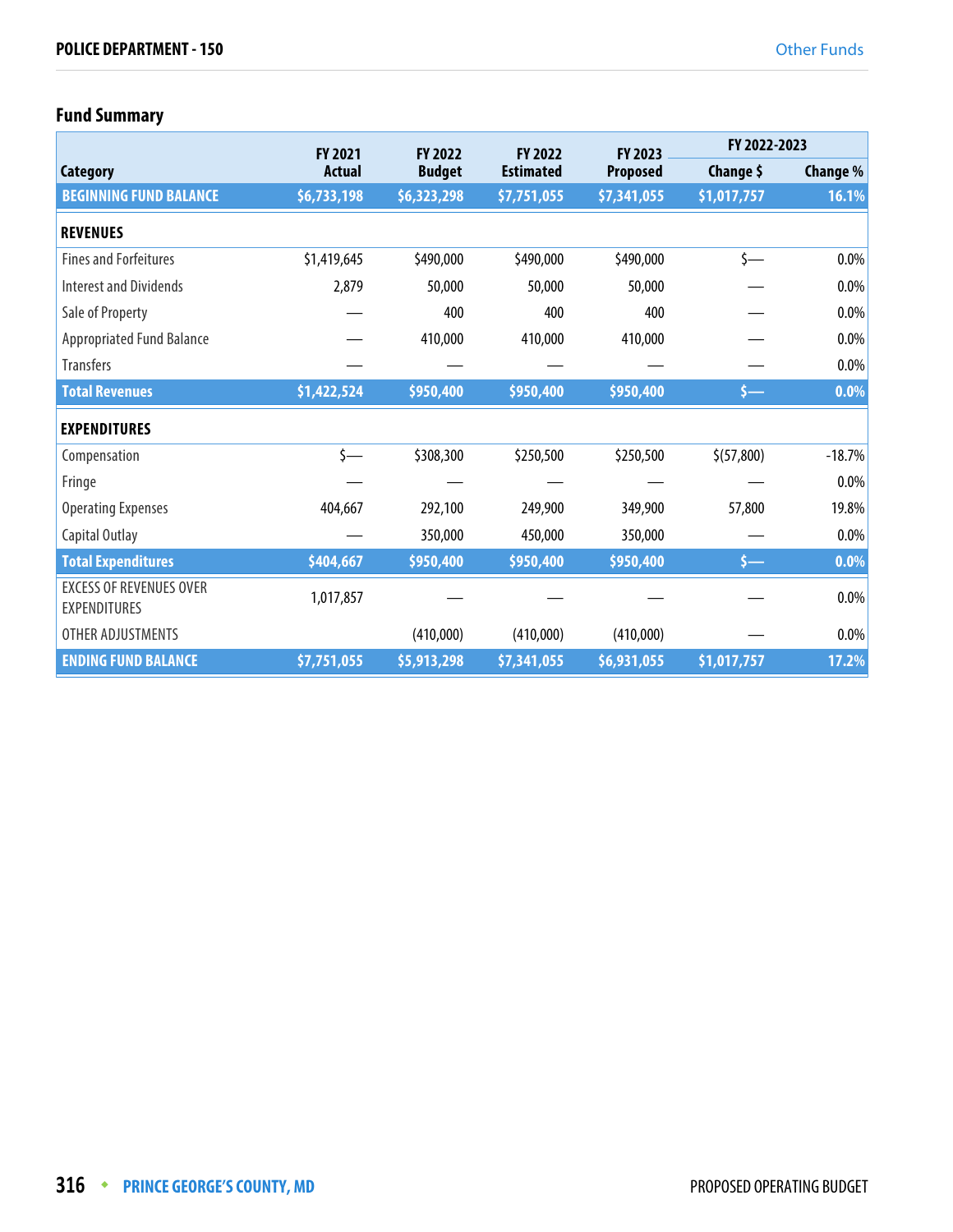# **GRANT FUNDS SUMMARY**

# **Expenditures by Category - Grant Funds**

|                        | <b>FY 2021</b> | <b>FY 2022</b> | <b>FY 2022</b>  | FY 2023         | <b>Change FY22-FY23</b> |             |
|------------------------|----------------|----------------|-----------------|-----------------|-------------------------|-------------|
| <b>Category</b>        | Actual         | <b>Budget</b>  | <b>Estimate</b> | <b>Proposed</b> | Amount (\$)             | Percent (%) |
| Compensation           | \$3,517,743    | \$3,625,500    | \$3,763,600     | \$4,001,000     | \$375,500               | 10.4%       |
| <b>Fringe Benefits</b> | 9,391          | 13,400         | 13,400          | 13,400          |                         | 0.0%        |
| <b>Operating</b>       | 717,737        | 1,069,800      | 1,064,300       | 1,122,100       | 52,300                  | 4.9%        |
| Capital Outlay         | 332,671        | 836,300        | 946,700         | 481,600         | (354,700)               | $-42.4%$    |
| <b>SubTotal</b>        | \$4,577,542    | \$5,545,000    | \$5,788,000     | \$5,618,100     | \$73,100                | 1.3%        |
| Recoveries             |                |                |                 |                 |                         |             |
| <b>Total</b>           | \$4,577,542    | \$5,545,000    | \$5,788,000     | \$5,618,100     | \$73,100                | 1.3%        |

The FY 2023 proposed grant budget is \$5,618,100, an increase of \$73,100, or 1.3% over the FY 2022 approved budget. This increase is primarily due to the Project Safe Neighborhood award.

# **Staff Summary by Division - Grant Funds**

| <b>Staff Summary by</b>                                             | <b>FY 2022</b> |             |    | <b>FY 2023</b> |             |
|---------------------------------------------------------------------|----------------|-------------|----|----------------|-------------|
| <b>Division &amp; Grant Program</b>                                 | PT             | <b>LTGF</b> | FI |                | <b>LTGF</b> |
| <b>Bureau of Homeland Security and Intelligence</b>                 |                |             |    |                |             |
| <b>Vehicle Theft Prevention</b>                                     |                |             |    |                |             |
| <b>Total Bureau of Homeland</b><br><b>Security and Intelligence</b> |                |             |    |                |             |
| <b>Total</b>                                                        |                |             |    |                |             |

In FY 2023, funding is provided for three limited term grant funded (LTGF) positions.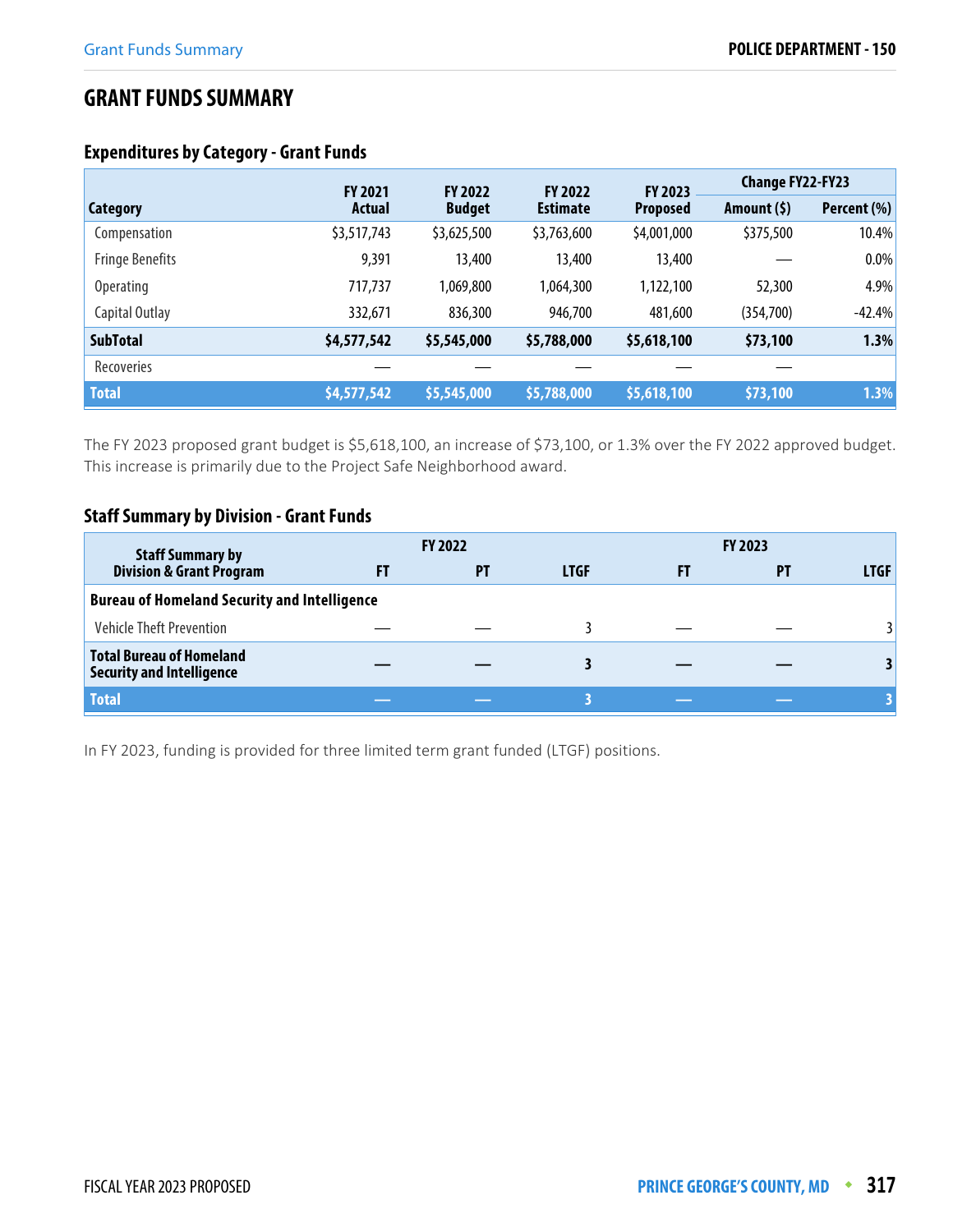# **Grant Funds by Division**

|                                                                       | FY 2021       | FY 2022       | FY 2022         | FY 2023     | <b>Change FY22-FY23</b> |             |
|-----------------------------------------------------------------------|---------------|---------------|-----------------|-------------|-------------------------|-------------|
| <b>Grant Name</b>                                                     | <b>Actual</b> | <b>Budget</b> | <b>Estimate</b> | Proposed    | Amount (\$)             | Percent (%) |
| <b>Bureau of Patrol</b>                                               |               |               |                 |             |                         |             |
| <b>Crime Prevention (Community</b><br>Policing)                       | $\zeta$ —     | $\zeta$ —     | $\zeta$ —       | \$85,000    | \$85,000                |             |
| Maryland Highway Safety Office<br>(Pedestrian Safety)                 | 18,501        | 20,000        | 20,000          | 20,000      |                         | 0.0%        |
| <b>Traffic Safety Program</b>                                         | 124,503       | 224,100       |                 | 185,000     | (39, 100)               | $-17.4%$    |
| <b>Urban Areas Security Initiative</b><br>(UASI) Tactical Equipment   | 214,443       | 528,900       | 801,000         | 400,000     | (128,900)               | $-24.4%$    |
| <b>USDHS-FEMA Port Security Grant</b>                                 |               | 89,000        |                 |             | (89,000)                | $-100.0\%$  |
| <b>Unmanned Aerial Systems</b>                                        | 67,039        | 145,000       | 85,000          | 85,000      | (60,000)                | $-41.4%$    |
| <b>Violence Intervention &amp; Prevention</b>                         | 508,903       | 427,500       | 475,000         | 475,000     | 47,500                  | 11.1%       |
| <b>Vehicle Theft Prevention</b>                                       | 362,114       | 380,000       | 400,000         | 400,000     | 20,000                  | 5.3%        |
| <b>Total Bureau of Patrol</b>                                         | \$1,295,503   | \$1,814,500   | \$1,781,000     | \$1,650,000 | \$(164, 500)            | $-9.1%$     |
| <b>Bureau of Investigations and Forensic Science</b>                  |               |               |                 |             |                         |             |
| Coordinated Localized Intelligence<br>Project                         | \$351,347     | \$434,100     | \$507,500       | \$507,500   | \$73,400                | 16.9%       |
| <b>Covid Emergency Supplemental</b>                                   |               |               | 363,500         |             |                         |             |
| Internet Crimes Against Children                                      | 123,548       | 124,200       | 166,600         | 166,600     | 42,400                  | 34.1%       |
| <b>Police Retention and Recruitment</b>                               | 19,000        | 139,000       | 126,000         | 126,000     | (13,000)                | $-9.4%$     |
| <b>Sexual Assault Kits</b>                                            | 195,909       | 196,400       | 196,400         | 196,400     |                         | $0.0\%$     |
| SOCEM Initiative (Monitoring/<br><b>Technology Enhancements)</b>      | 88,964        | 91,200        | 99,800          | 99,800      | 8,600                   | 9.4%        |
| Prince George's County Violent<br>Crime grant                         | 2,329,912     | 2,292,500     | 2,292,500       | 2,292,500   |                         | 0.0%        |
| <b>Total Bureau of Investigations</b><br>and Forensic Science         | \$3,108,680   | \$3,277,400   | \$3,752,300     | \$3,388,800 | \$111,400               | 3.4%        |
| <b>Bureau of Homeland Security and Intelligence</b>                   |               |               |                 |             |                         |             |
| <b>Byrne Memorial Justice Assistance</b>                              | \$73,970      |               |                 |             |                         |             |
| Maryland Cease Fire Council - Gun<br><b>Violence Reduction Grant</b>  | 10,277        |               |                 |             |                         |             |
| NIJ Forensic Casework DNA Backlog                                     |               |               |                 |             |                         |             |
| Reduction Infrastructure/Analysis<br>Capacity)                        | 87,473        | 225,000       | 225,000         | 216,900     | (8, 100)                | $-3.6%$     |
| <b>Coverdell Forensic Science</b><br><b>Improvement Grant Program</b> |               | 198,400       |                 | 39,500      | (158,900)               | $-80.1%$    |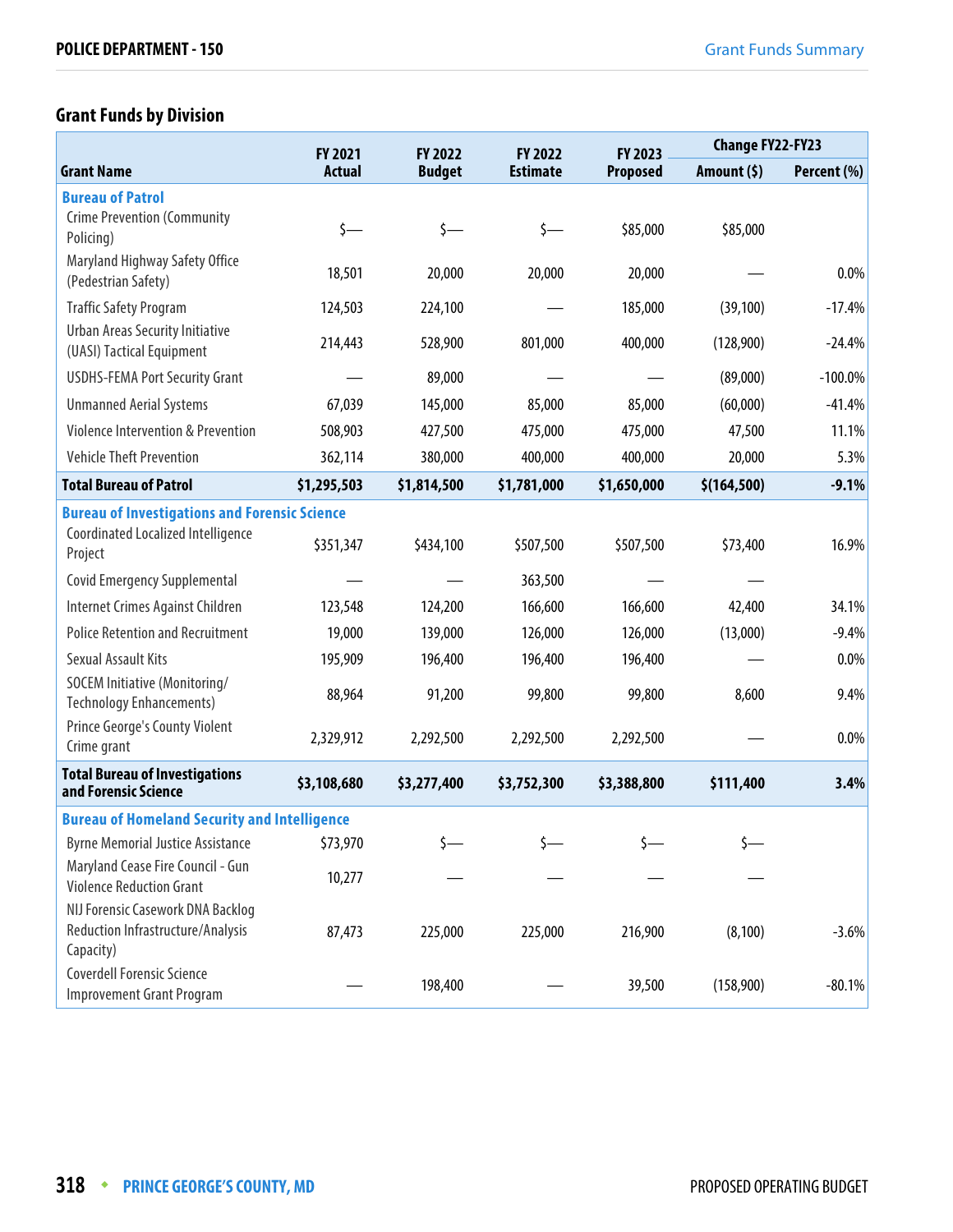# **Grant Funds by Division** (continued)

|                                                                               | <b>FY 2021</b> | <b>FY 2022</b> | <b>FY 2022</b>  | <b>FY 2023</b>  | <b>Change FY22-FY23</b> |             |
|-------------------------------------------------------------------------------|----------------|----------------|-----------------|-----------------|-------------------------|-------------|
| <b>Grant Name</b>                                                             | Actual         | <b>Budget</b>  | <b>Estimate</b> | <b>Proposed</b> | Amount (\$)             | Percent (%) |
| Violent Gang and Gun Violence /<br>Project Safe Neighborhood                  | 1,639          |                |                 | 322,900         | 322,900                 |             |
| <b>Total Bureau of Homeland</b><br><b>Security and Intelligence</b>           | \$173,359      | \$423,400      | \$225,000       | \$579,300       | \$155,900               | 36.8%       |
| <b>Subtotal</b>                                                               | \$4,577,542    | \$5,515,300    | \$5,758,300     | \$5,618,100     | \$102,800               | 1.9%        |
| <b>Total Transfer from General Fund -</b><br>(County Contribution/Cash Match) |                | 29,700         | 29,700          |                 |                         | $-100.0\%$  |
| <b>Total</b>                                                                  | \$4,577,542    | \$5,545,000    | \$5,788,000     | \$5,618,100     | \$73,100                | 1.3%        |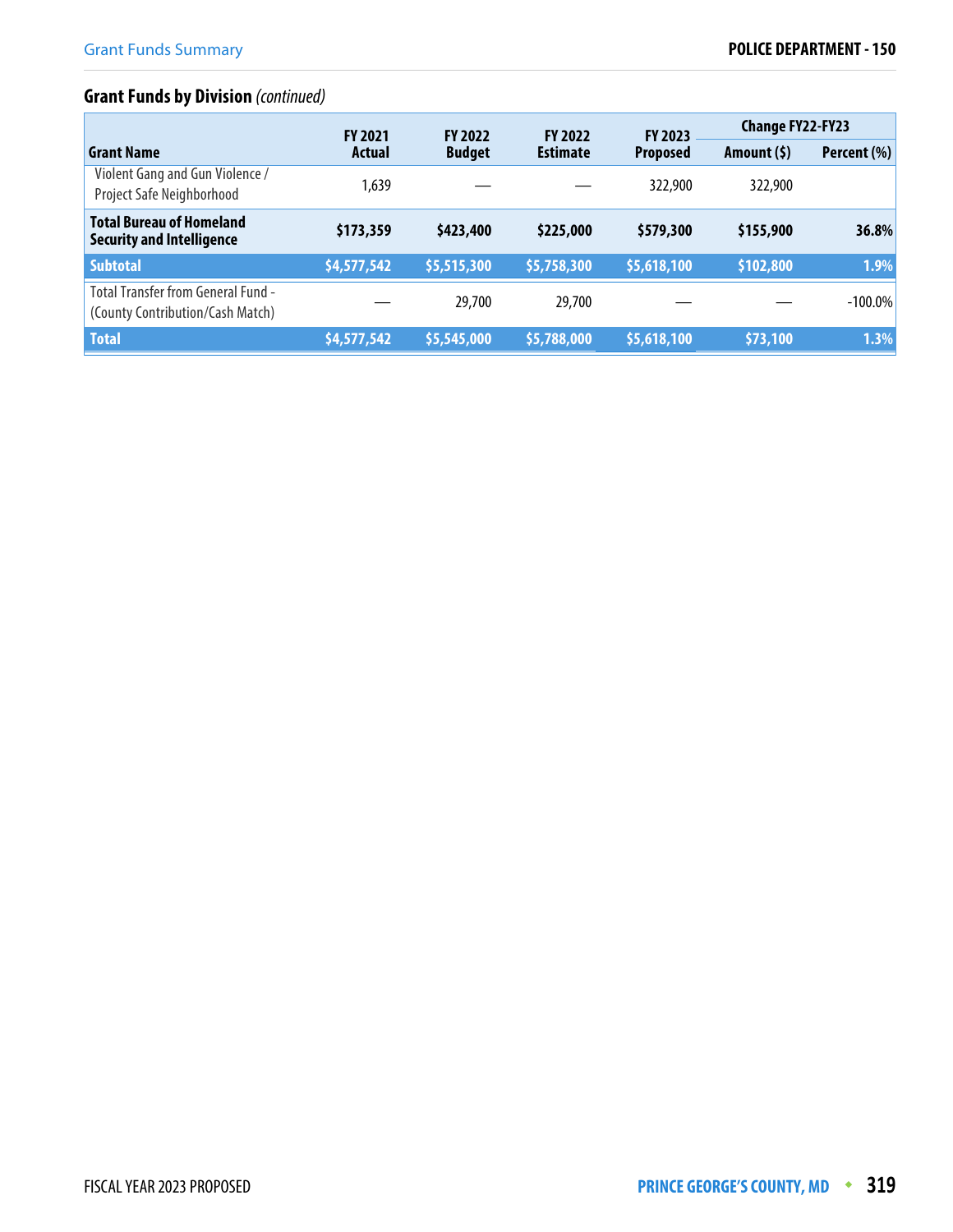#### **CRIME PREVENTION (COMMUNITY POLICING) -- \$85,000**

The Governor's Office provides funding to establish community policing programs to deter crime in several areas throughout the County.

### **MARYLAND HIGHWAY SAFETY OFFICE (PEDESTRIAN SAFETY) -- \$20,000**

The Maryland State Highway Administration provides funding for pedestrian and vehicle safety.

#### **TRAFFIC SAFETY PROGRAM -- \$185,000**

The National Highway Traffic Safety Administration awards funding through the Maryland Office of Highway Safety to support reduced motor vehicle collisions, injuries and deaths in Prince George's County through education and enforcement.

### **URBAN AREAS SECURITY INITIATIVE (UASI) TACTICAL EQUIPMENT -- \$400,000**

The District of Columbia Homeland Security and Emergency Management Agency provides funding to assist areas that are high risk for terrorism activity with building a capacity to prevent, protect against, mitigate, respond to and recover from acts of terrorism.

### **UNMANNED AERIAL SYSTEMS -- \$85,000**

The United States Department of Homeland Security provides funding to assist areas that are high risk for terrorism activity.

#### **VIOLENCE INTERVENTION AND PREVENTION -- \$475,000**

The Governor's Office of Crime Control and Prevention provides funding to support the Department's criminal apprehension initiative.

### **VEHICLE THEFT PREVENTION -- \$400,000**

The Vehicle Theft Prevention Council under the Maryland Department of State Police provides funds to the Auto Crimes Team for the Vehicle Theft Prevention Initiative to deter shopping season crime. This program will help decrease crime during the holiday season by providing additional police presence at shopping centers throughout the County.

#### **COORDINATED LOCALIZED INTELLIGENCE PROJECT -- \$507,500**

The Governor's Office on Crime Control and Prevention provides funding to form a robust crime intelligence system that meets the criteria set by the Maryland Criminal Intelligence Network (MCIN).

#### **INTERNET CRIMES AGAINST CHILDREN -- \$166,600**

The Governor's Office of Crime Control and Prevention provides funding to the support the Department's Vulnerable Child Adult Abuse Unit in developing and implementing strategies intended to investigate and prosecute online sexual child exploitation crimes in the County.

#### **POLICE RETENTION AND RECRUITMENT -- \$126,900**

The Governor's Office of Crime Control and Prevention provides funding to assist in recruiting sworn officers.

#### **SEXUAL ASSAULT KITS -- \$196,400**

The Governor's Office of Crime Control and Prevention provides funding to reduce sexual assault in Prince George's County.

### **SEX OFFENDERS COMPLIANCE AND ENFORCEMENT INITIATIVE (SOCEM) -- \$99,800**

The Governor's Office of Crime Control and Prevention provides funding to support the Department's compliance with State and Federal regulations regarding the mandatory registration of convicted sex offenders that reside in the jurisdiction on the Maryland Sex Offender Registry.

#### **VIOLENT CRIME CONTROL AND PREVENTION -- \$2,292,500**

The Governor's Office of Crime Control and Prevention provides funds to effectively address violent crime by creating specialized teams that focus on mission driven enforcement strategies to address violent crime, citizen robberies and gangs.

# **NATIONAL INSTITUTE OF JUSTICE FORENSIC CASEWORK DNA BACKLOG REDUCTION -- \$216,900**

The National Institute of Justice provides funding to local governments with existing crime laboratories that conduct DNA analysis to handle, screen and analyze backlogged forensic DNA casework samples, as well as to improve DNA laboratory infrastructure and analysis capacity.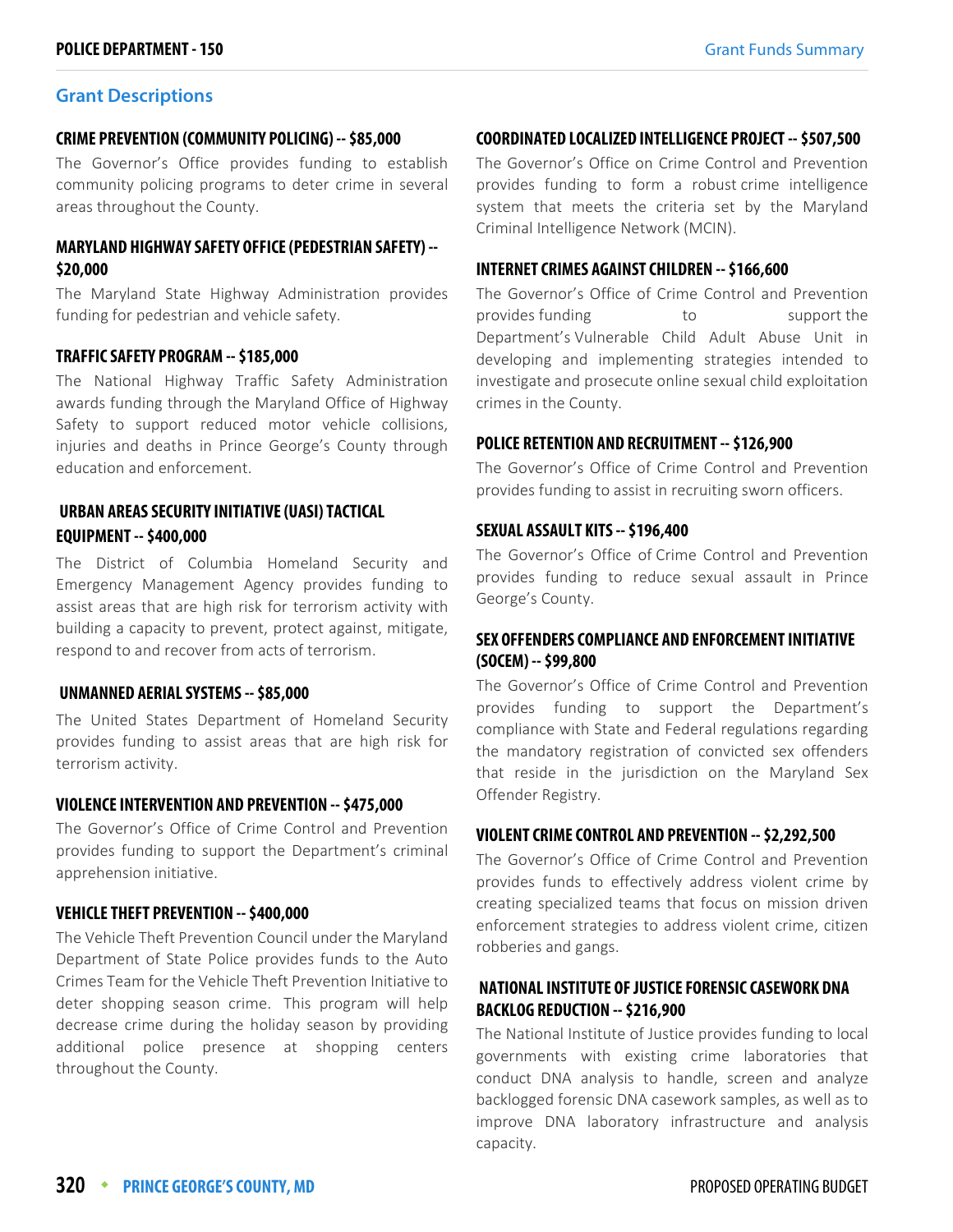### **COVERDELL FORENSIC SCIENCE IMPROVEMENT GRANT -- \$39,500**

The National InstituteS of Health provides funding to assist with DNA case analysis and study.

# **PROJECT SAFE NEIGHBORHOOD -- \$322,900**

The Department of Justice provides funding to local law enforcement to support efforts to achieve safer communities.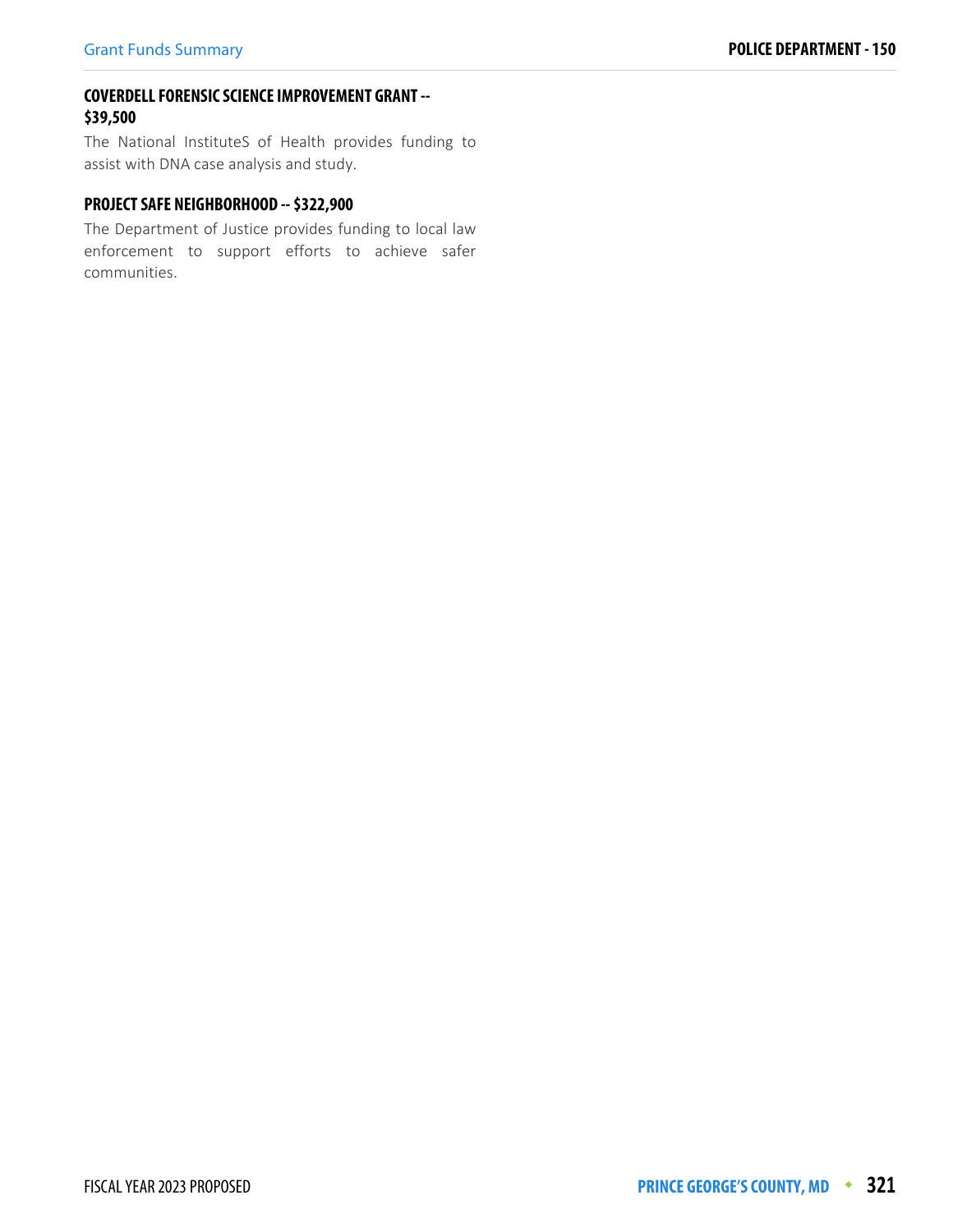# **SERVICE DELIVERY PLAN AND PERFORMANCE**

**Goal 1** — To provide uniform patrol services to the County's residents, visitors and businesses in order to mitigate crime.

**Objective 1.1** – Reduce the number of violent crime incidents per 1,000 population.

| CY 2027<br><b>Target</b> | CY 2020<br>Actual | CY 2021<br>Actual | CY 2022<br><b>Estimated</b> | CY 2023<br><b>Projected</b> | <b>Trend</b> |
|--------------------------|-------------------|-------------------|-----------------------------|-----------------------------|--------------|
| 1.8                      |                   | 1.9               |                             |                             |              |

### **Trend and Analysis**

The number of exile gun submissions went down because of staffing levels in the U.S. Attorney's office. The (USSAO) will increase/decrease the minimum requirements for an EXILE submission based on the number of attorneys available to prosecute cases. When staffing numbers drop, they will make the submission requirement more restrictive. For example: when well-staffed, the USSAO will accept submissions for handgun charges if the subject has one felony prior; in 2021, they restricted this to require multiple drug-related felony priors.

Violent Crime, which includes homicides, rapes, robberies, carjacking and assaults, have been down overall. However, homicides are up as is evident in the data provided for Objective 3.1. The justification for this disparity has to do with the rules of reporting for the Uniform Crime Reporting Program. Under these rules for reporting, if multiple violent crimes occur in the same criminal incident, only the most egregious of those crimes are reported to prevent against double counting incidents. Relatedly, because this measure is calculated on a per capita basis, it has been effected by the increase in population for the region.

| <b>Measure Name</b>                             | CY 2019<br>Actual | CY 2020<br>Actual | CY 2021<br>Actual | CY 2022<br><b>Estimated</b> | CY 2023<br>Projected |
|-------------------------------------------------|-------------------|-------------------|-------------------|-----------------------------|----------------------|
| <b>Resources (Input)</b>                        |                   |                   |                   |                             |                      |
| Patrol officers assigned to district stations   | 850               | 852               | 776               | 740                         | 780                  |
| <b>Workload, Demand and Production (Output)</b> |                   |                   |                   |                             |                      |
| Calls for service for violent crime             | 2,256             | 2,122             | 1,854             | 2,000                       | 2,000                |
| Patrol officers per 1,000 population            | 0.9               | 1.0               | 0.8               | 0.8                         | 0.8                  |
| EXILE submissions for illegal gun use           | 59                | 55                | 42                | 50                          | 60                   |
| <b>Efficiency</b>                               |                   |                   |                   |                             |                      |
| Violent crime calls per patrol officer          | 2.7               | 2.5               | 2.4               | 2.7                         | 2.6                  |
| <b>Quality</b>                                  |                   |                   |                   |                             |                      |
| Response time for priority calls (average)      | 9:50              | 9:25              | 8:47              | 9:00                        | 9:00                 |
| <b>Impact (Outcome)</b>                         |                   |                   |                   |                             |                      |
| Violent crimes per 1,000 population             | 2.7               | 2.3               | 1.9               | 2.1                         | 2.1                  |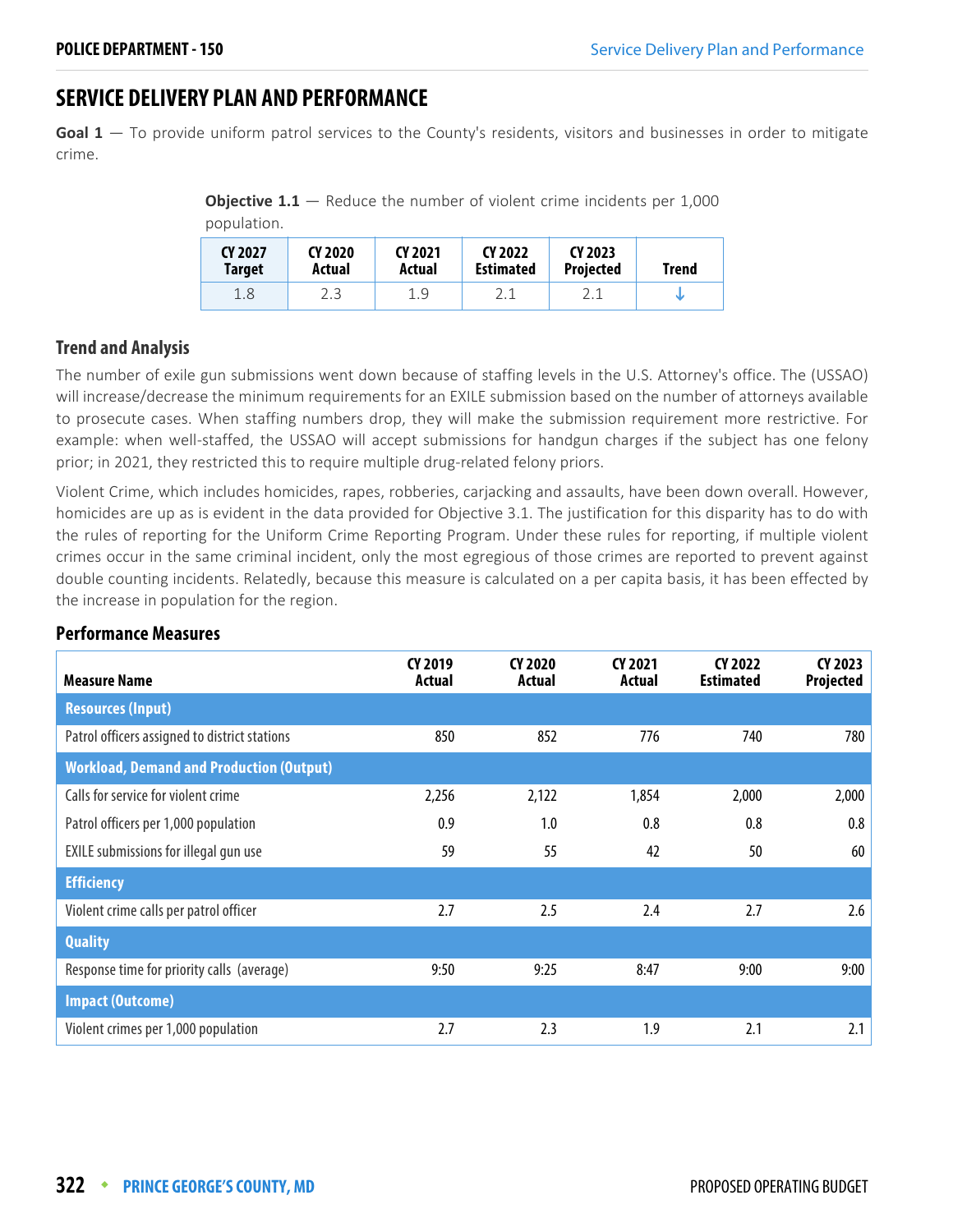**Objective 1.2** – Reduce the number of property crime incidents per 1,000 population.

| CY 2027       | CY 2020 | CY 2021 | CY 2022          | CY 2023          | <b>Trend</b> |
|---------------|---------|---------|------------------|------------------|--------------|
| <b>Target</b> | Actual  | Actual  | <b>Estimated</b> | <b>Projected</b> |              |
| 8.6           | 14.0    | 9.0     | 9.3              | 9.3              |              |

### **Trend and Analysis**

Property crime includes burglary, larceny, theft and stolen vehicles. Property crime has seen a reduction from CY 2014 through CY 2020. Response times for non-priority calls have also seen a significant decrease as the calculation for these times has been altered to yield more accurate data. Currently, the response time is the amount of time between when a call is received by communications and when an officer arrives on scene minus any time that the call is held at communications without dispatching an officer. Similarly, traffic related incidents have been omitted from this calculation now.

Lastly, due to the restrictions posed by COVID-19, community meetings to provide information to the public have been canceled or otherwise moved to virtual modalities such as Zoom. There should be a gradual increase in years to come as the pandemic subsides, and community engagement should return to pre-pandemic levels granted there are enough personnel available to facilitate this rebound.

| <b>Measure Name</b>                                        | CY 2019<br>Actual | CY 2020<br>Actual | CY 2021<br>Actual | CY 2022<br><b>Estimated</b> | CY 2023<br>Projected |
|------------------------------------------------------------|-------------------|-------------------|-------------------|-----------------------------|----------------------|
| <b>Resources (Input)</b>                                   |                   |                   |                   |                             |                      |
| Patrol officers assigned to district stations              | 850               | 852               | 776               | 740                         | 780                  |
| <b>Workload, Demand and Production (Output)</b>            |                   |                   |                   |                             |                      |
| Documented property crimes                                 | 11,611            | 10,247            | 8,653             | 9,000                       | 9,000                |
| Community meetings to provide information to the<br>public | 3,840             | 320               | 451               | 972                         | 1,000                |
| <b>Efficiency</b>                                          |                   |                   |                   |                             |                      |
| Property crimes per patrol division officer                | 13.6              | 12.1              | 11.2              | 12.2                        | 11.5                 |
| <b>Quality</b>                                             |                   |                   |                   |                             |                      |
| Response time for non-priority calls (average)             | 13:27             | 13:00             | 4:44              | 5:00                        | 5:00                 |
| <b>Impact (Outcome)</b>                                    |                   |                   |                   |                             |                      |
| Documented property crimes per 1,000 population            | 13.6              | 14.0              | 9.0               | 9.3                         | 9.3                  |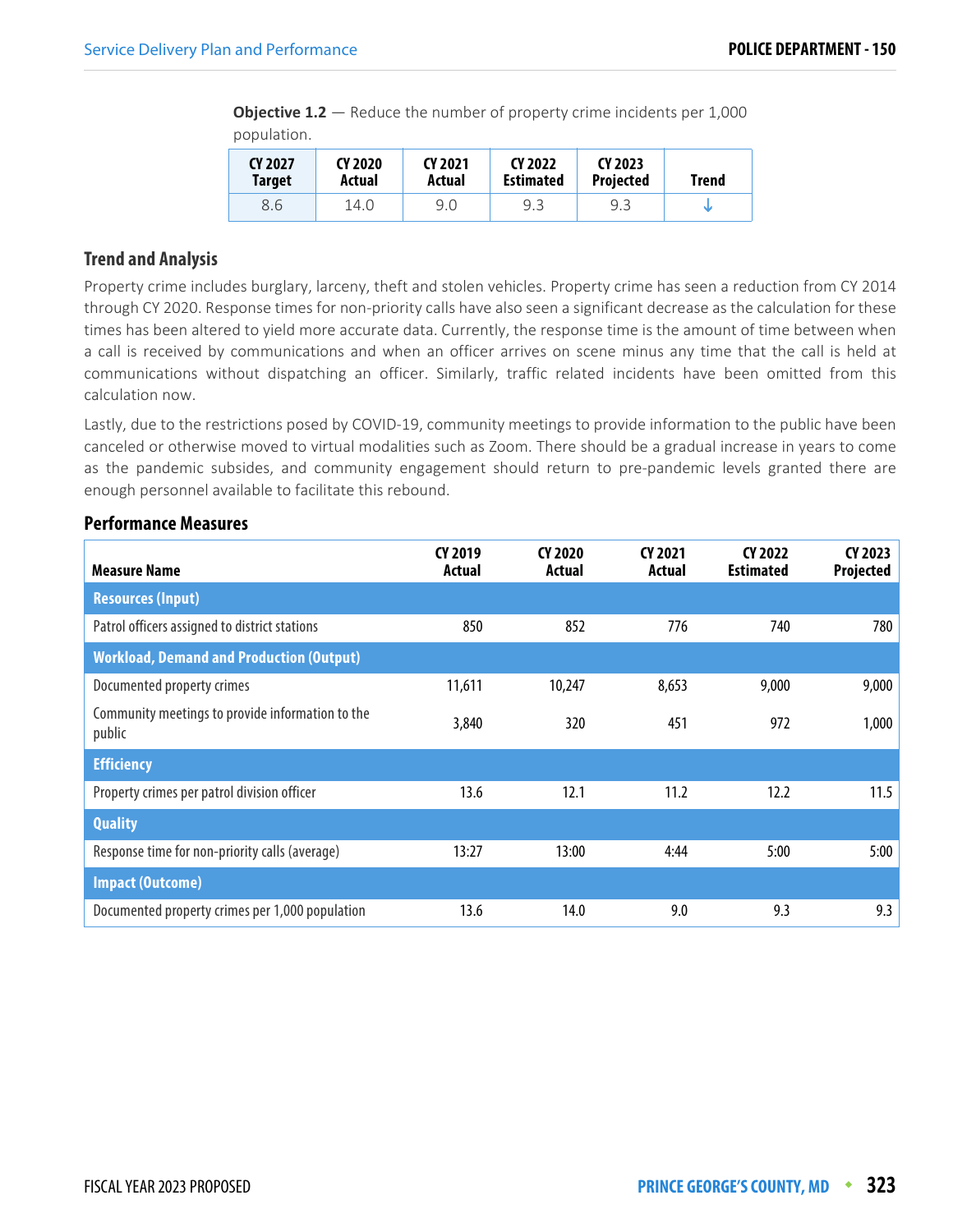**Goal 2** — To provide emergency police response services to the County's residents, visitors, and businesses in order to improve response times and mitigate crime.

| <b>FY 2027</b><br>Target | <b>FY 2020</b><br>Actual | <b>FY 2021</b><br>Actual | <b>FY 2022</b><br><b>Estimated</b> | <b>FY 2023</b><br><b>Projected</b> | Trend |
|--------------------------|--------------------------|--------------------------|------------------------------------|------------------------------------|-------|
| 8:30                     | 9:25                     | 8:47                     | 9:00                               | 9:00                               |       |

**Objective 2.1** — Improve average emergency response times.

### **Trend and Analysis**

Priority calls for service include all life-threatening calls, major incidents in progress and those that have just occurred or incidents where a suspect may still be on the scene. Examples of priority calls include homicides, robberies, sex offenses, suicides, hit and run accidents with injuries and officer in trouble calls. Responding to these calls in a timely manner is critical in protecting the public as well as solving cases.

Prior year actuals for "Department accidents" has been restated for FY 2020.

| <b>Measure Name</b>                                    | FY 2019<br>Actual | <b>FY 2020</b><br>Actual | FY 2021<br>Actual | FY 2022<br><b>Estimated</b> | FY 2023<br><b>Projected</b> |
|--------------------------------------------------------|-------------------|--------------------------|-------------------|-----------------------------|-----------------------------|
| <b>Resources (Input)</b>                               |                   |                          |                   |                             |                             |
| Patrol officers assigned to district stations          | 850               | 852                      | 776               | 740                         | 780                         |
| Patrol officers equipped with body worn cameras        | 85                | 150                      | 686               | 686                         | 780                         |
| <b>Workload, Demand and Production (Output)</b>        |                   |                          |                   |                             |                             |
| Calls for service                                      | 534,789           | 451,870                  | 457,978           | 455,000                     | 460,000                     |
| <b>Efficiency</b>                                      |                   |                          |                   |                             |                             |
| Calls for service per district station officer         | 629.2             | 530.3                    | 590.2             | 614.9                       | 589.7                       |
| <b>Quality</b>                                         |                   |                          |                   |                             |                             |
| Department accidents                                   | 514               | 450                      | 188               | 228                         | 218                         |
| <b>Impact (Outcome)</b>                                |                   |                          |                   |                             |                             |
| Response time for priority calls for service (average) | 9:50              | 9:25                     | 8:47              | 9:00                        | 9:00                        |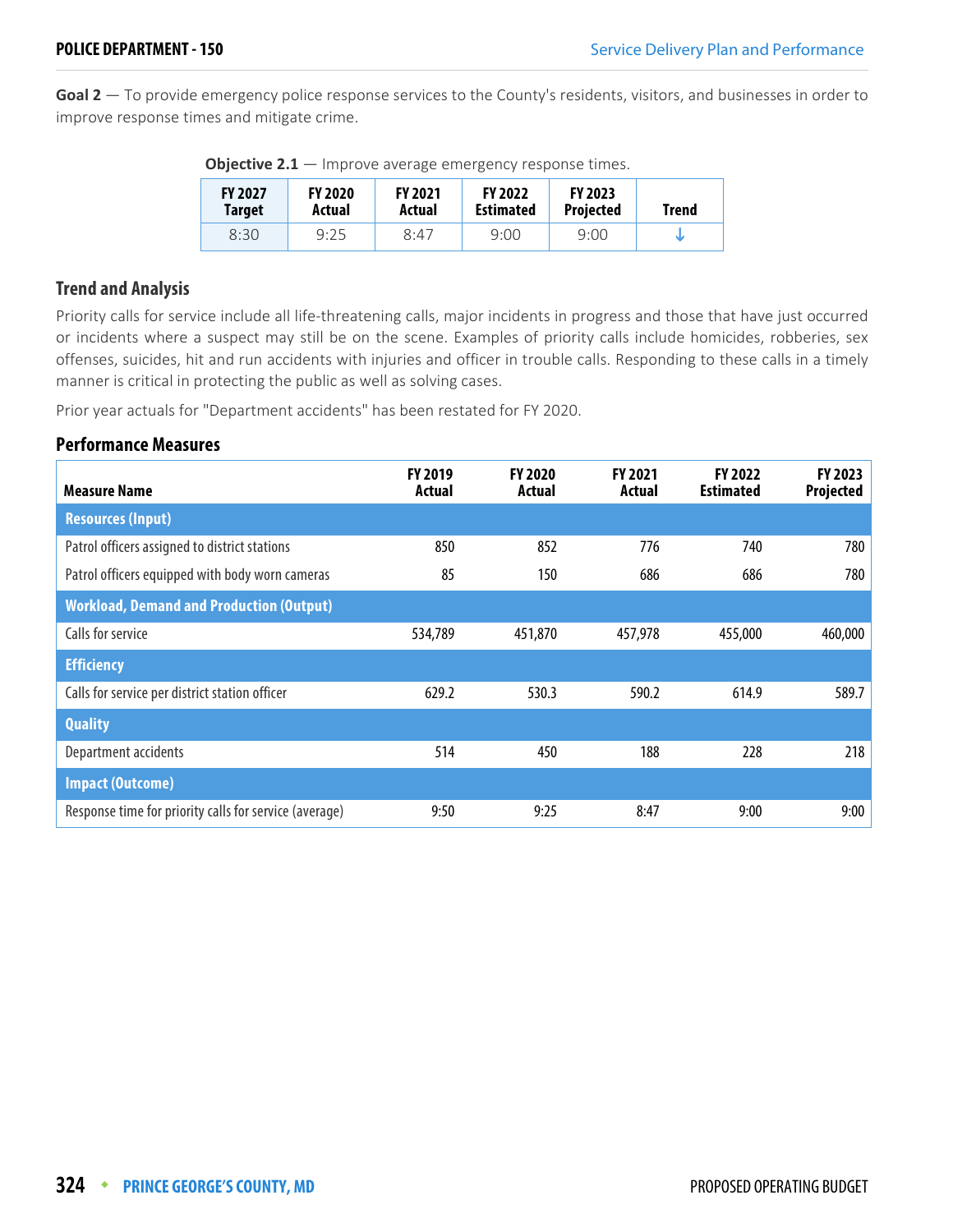**Goal 3** — To provide investigative services to the County's residents, visitors and businesses in order to improve case closures and mitigate crime.

| CY 2027 | CY 2020 | CY 2021 | CY 2022          |     | Trend |  |
|---------|---------|---------|------------------|-----|-------|--|
| Target  | Actual  | Actual  | <b>Estimated</b> |     |       |  |
| 80%     | 76%     | 68%     | 72%              | 74% |       |  |

**Objective 3.1** — Increase the percent of homicide cases closed.

### **Trend and Analysis**

The agency has been striving to improve the percentage of homicide cases closed. The decrease in the closure rate directly correlates to the significant increase in homicide cases as well as the decrease in homicide investigators. The agency closure rate is still above the national average of 60%.

Please see the justification provided for Objective 1.1 concerning Uniform Crime Reporting to explain the disparity between violent crime trends and homicide trends.

| <b>Measure Name</b>                             | CY 2019<br>Actual | CY 2020<br>Actual | CY 2021<br>Actual | CY 2022<br><b>Estimated</b> | CY 2023<br>Projected |
|-------------------------------------------------|-------------------|-------------------|-------------------|-----------------------------|----------------------|
| <b>Resources (Input)</b>                        |                   |                   |                   |                             |                      |
| Homicide investigators                          | 21                | 22                | 20                | 20                          | 25                   |
| <b>Workload, Demand and Production (Output)</b> |                   |                   |                   |                             |                      |
| Homicide cases                                  | 75                | 85                | 114               | 132                         | 130                  |
| <b>Efficiency</b>                               |                   |                   |                   |                             |                      |
| Homicide cases per investigator                 | 3.5               | 2.6               | 5.7               | 6.6                         | 5.2                  |
| <b>Impact (Outcome)</b>                         |                   |                   |                   |                             |                      |
| Homicide cases closed                           | 81%               | 76%               | 68%               | 72%                         | 74%                  |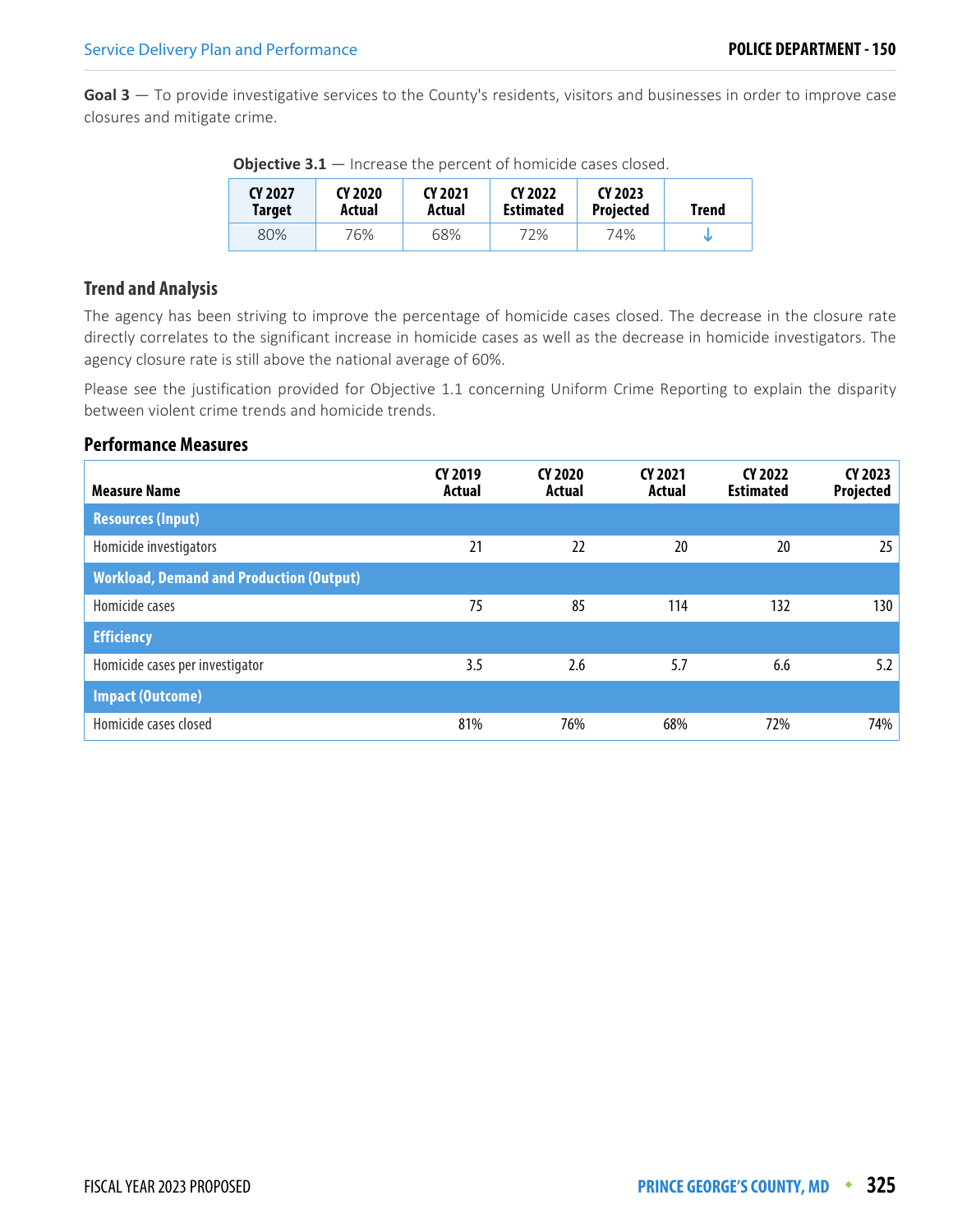**Objective 3.2** – Increase the percent of property crime cases closed.

| CY 2027       | CY 2020 | CY 2021 | CY 2022          | CY 2023   | Trend |  |
|---------------|---------|---------|------------------|-----------|-------|--|
| <b>Target</b> | Actual  | Actual  | <b>Estimated</b> | Projected |       |  |
| 16%           | 10%     | 10%     | 11%              | 12%       | ⊖     |  |

### **Trend and Analysis**

The Department has been successful in decreasing the number of property crimes in the County. Since the beginning of the pandemic, there has been a decrease in property crime cases likely attributable to increased occupation of homes during daytime hours when traditionally individuals would be in a work environment outside of the home. In 2021, the County's property crime numbers were reduced although the case closure rate remains flat. The agency is striving to reach a 16% closure rate by 2027.

| <b>Measure Name</b>                             | CY 2019<br><b>Actual</b> | CY 2020<br>Actual | CY 2021<br>Actual | CY 2022<br><b>Estimated</b> | CY 2023<br>Projected |
|-------------------------------------------------|--------------------------|-------------------|-------------------|-----------------------------|----------------------|
| <b>Resources (Input)</b>                        |                          |                   |                   |                             |                      |
| Property crime investigators                    | 32                       | 32                | 32                | 32                          | 35 <sub>2</sub>      |
| <b>Workload, Demand and Production (Output)</b> |                          |                   |                   |                             |                      |
| Property crime cases                            | 11,505                   | 10,247            | 8,653             | 9,000                       | 9,000                |
| <b>Efficiency</b>                               |                          |                   |                   |                             |                      |
| Property crime cases per investigator           | 359.5                    | 328.4             | 270.4             | 281.3                       | 257.1                |
| <b>Impact (Outcome)</b>                         |                          |                   |                   |                             |                      |
| Property crime cases closed                     | 11%                      | 10%               | 10%               | 11%                         | 12%                  |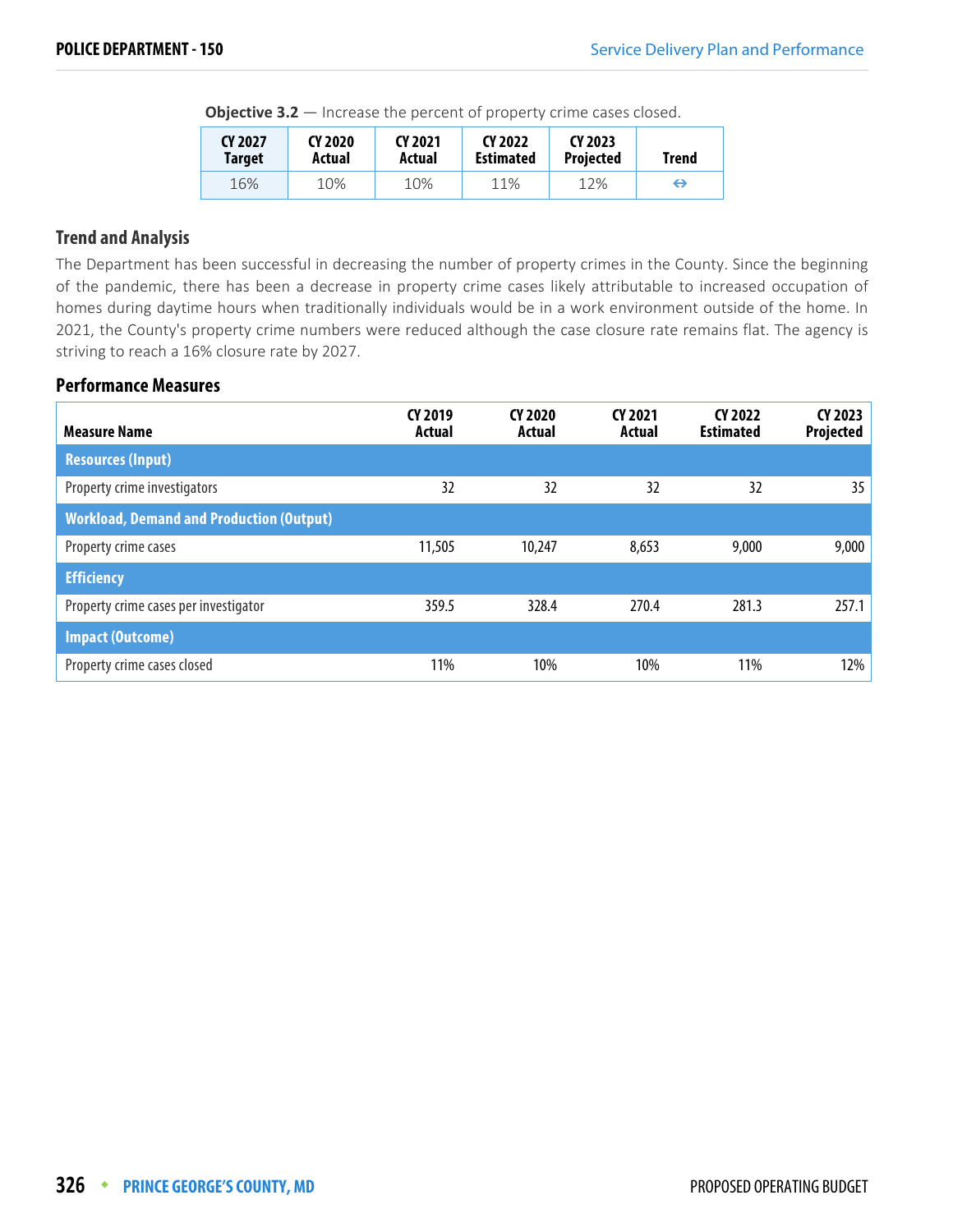**Goal 4** — To provide traffic enforcement services to patrons, business owners and residents of Prince George's County in order to protect the quality of life.

| <b>Objective 4.1</b> $-$ Decrease the number of speed-related car incidents on |  |  |  |                                                            |  |  |  |  |  |
|--------------------------------------------------------------------------------|--|--|--|------------------------------------------------------------|--|--|--|--|--|
|                                                                                |  |  |  | County roadways through the enforcement of automated speed |  |  |  |  |  |
| enforcement citations.                                                         |  |  |  |                                                            |  |  |  |  |  |

| <b>FY 2027</b><br>Target | <b>FY 2020</b><br>Actual | <b>FY 2021</b><br>Actual | <b>FY 2022</b><br><b>Estimated</b> | <b>FY 2023</b><br><b>Projected</b> | Trend |
|--------------------------|--------------------------|--------------------------|------------------------------------|------------------------------------|-------|
| 9.000                    | 9.790                    | 9.650                    | 9.500                              | 9,400                              |       |

### **Trend and Analysis**

The agency works with the Department of Public Works and Transportation in the administration of the Automated Speed Enforcement (ASE) program. The vendor is currently responsible for the collection of ASE fines. The Revenue Authority acts as the County's agent to collect enforcement revenues. Multiple agencies receive funds from the ASE program. The County currently has 74 cameras. These cameras will be rotated to cover different schools and institution zones.

| <b>Measure Name</b>                             | <b>FY 2019</b><br>Actual | <b>FY 2020</b><br>Actual | <b>FY 2021</b><br>Actual | <b>FY 2022</b><br><b>Estimated</b> | FY 2023<br><b>Projected</b> |
|-------------------------------------------------|--------------------------|--------------------------|--------------------------|------------------------------------|-----------------------------|
| <b>Resources (Input)</b>                        |                          |                          |                          |                                    |                             |
| ASE staff including PT                          | 18                       | 12                       | 17                       | 17                                 | 20                          |
| ASE cameras                                     | 87                       | 67                       | 74                       | 74                                 | 74                          |
| <b>Workload, Demand and Production (Output)</b> |                          |                          |                          |                                    |                             |
| Speed events at camera locations                | 260,437                  | 95,494                   | 272,735                  | 280,000                            | 280,000                     |
| <b>Efficiency</b>                               |                          |                          |                          |                                    |                             |
| Events per camera                               | 2,214                    | 1,425                    | 3,685                    | 3,783                              | 3,783                       |
| <b>Quality</b>                                  |                          |                          |                          |                                    |                             |
| Collection rate                                 | 77%                      | 72%                      | 72%                      | 73%                                | 75%                         |
| <b>Impact (Outcome)</b>                         |                          |                          |                          |                                    |                             |
| Speed-related car incidents on County roadways  | 12,137                   | 9,790                    | 9,650                    | 9,500                              | 9,400                       |